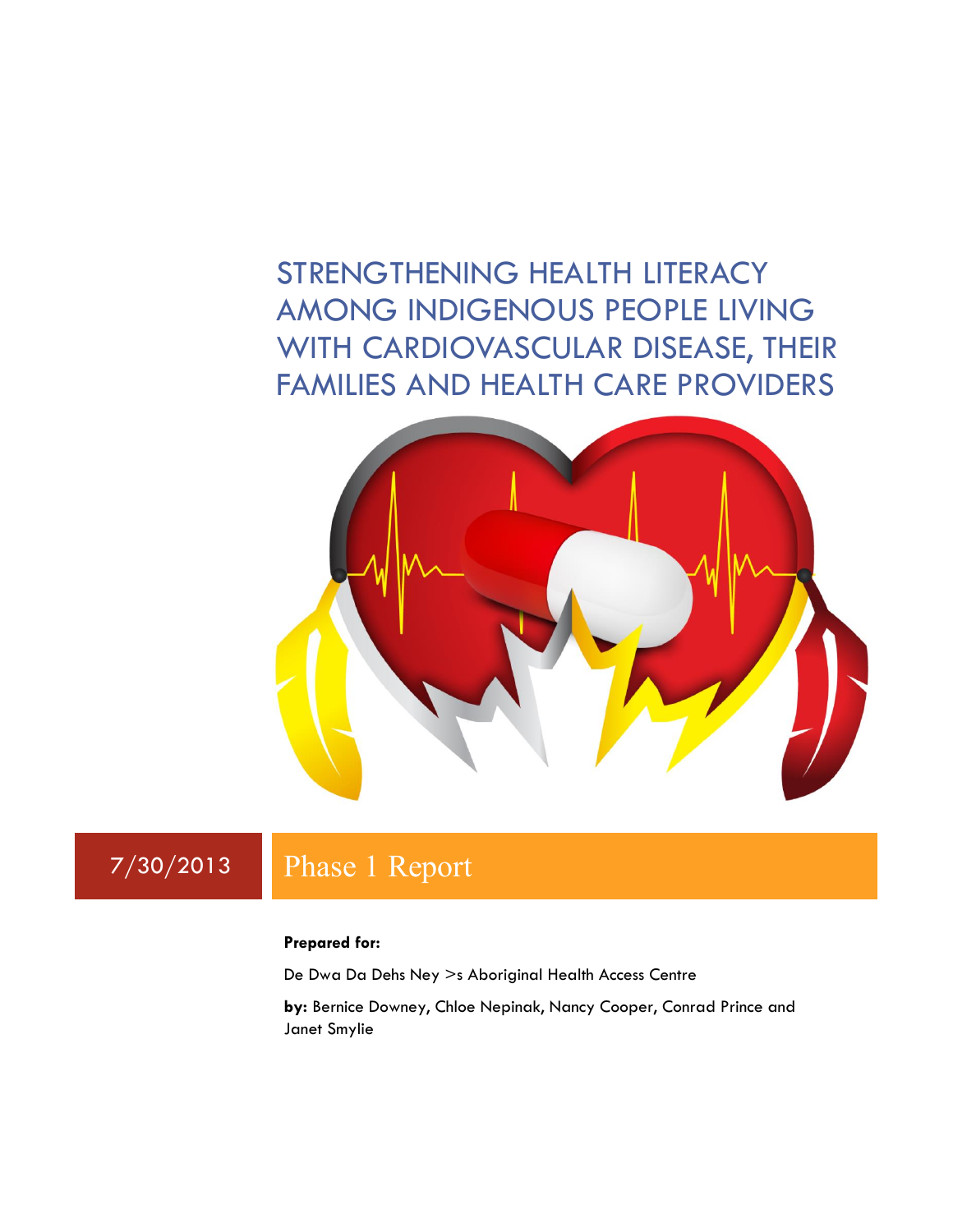#### **ACKNOWLEDGEMENTS**

Phase 1 of this project was about developing a culturally appropriate intervention that would assist De Dwa Da Dehs Ney >s - Aboriginal Health Access Centre clients that have been diagnosed or at risk of being diagnosed with cardiovascular disease (CVD) increase their confidence and ability to self-manage CVD and empower interactions with healthcare providers.. The health literacy intervention could not have been developed without their participation and generous sharing of information. The successful development of the CVD health literacy intervention is a reflection of their dedication to tending to their heart.

A special thank - you to all the members of the community research team; Constance McKnight, Michelle Parkin, Fozia Johri, Barbara Loeprich, Bridget Watson, Mike Spoljar, Angela Naveau, Andrea Cherry and Athena Weber; who so generously volunteered their time to guide the study in direction of maximum effectiveness for the clients living with CVD who they serve on a daily basis.

This project was funded by the Canadian Institute for Health Research, the Centre for Research on Inner City Health at St. Michael's Hospital and De Dwa Da Dehs Ney >s - Aboriginal Health Access Centre. Dr. Janet Smylie holds a CIHR New Investigator Award in Knowledge Translation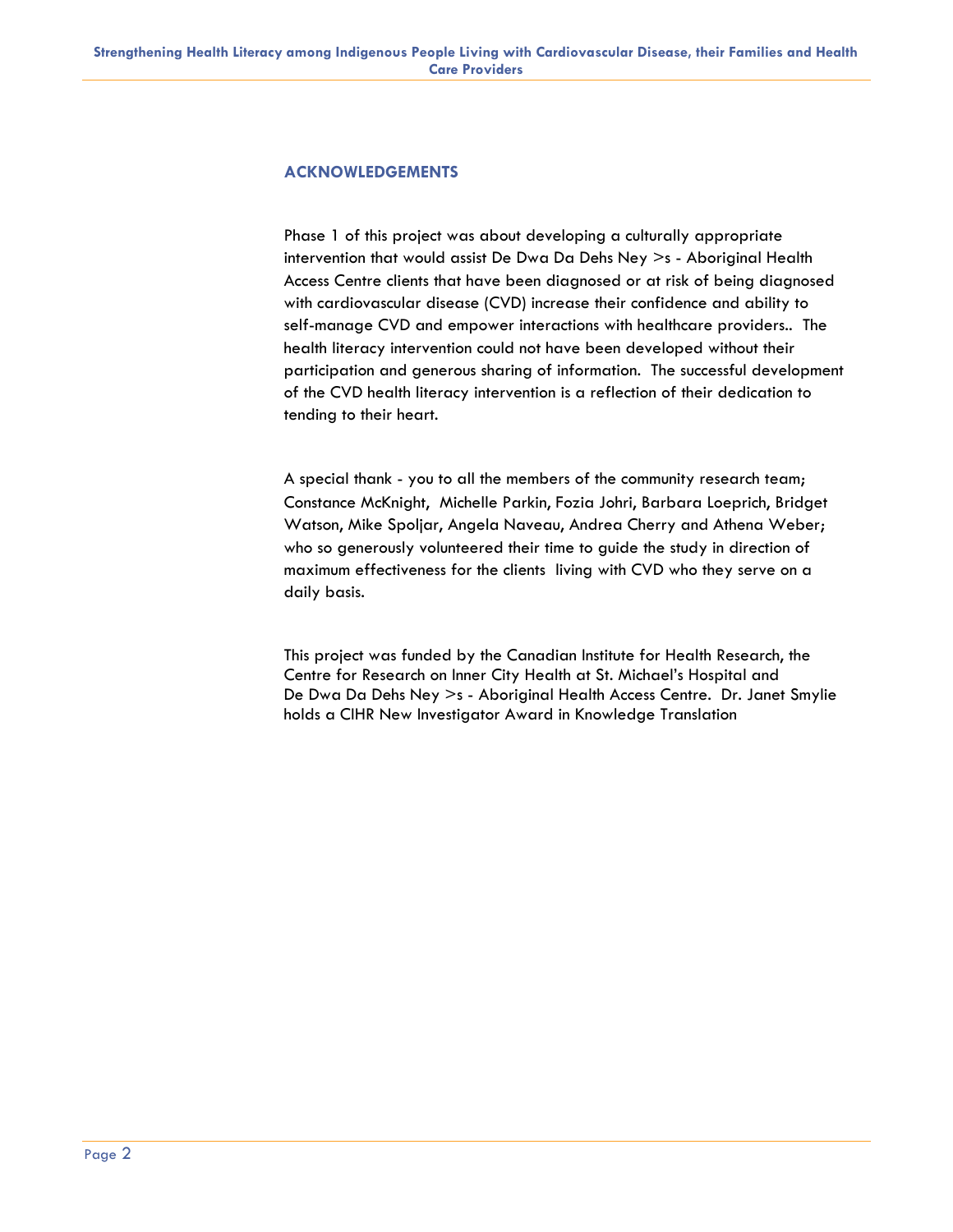| TARI E OF CONTENTS                                                       |                    |
|--------------------------------------------------------------------------|--------------------|
|                                                                          |                    |
|                                                                          |                    |
|                                                                          |                    |
|                                                                          |                    |
|                                                                          |                    |
|                                                                          |                    |
|                                                                          |                    |
|                                                                          |                    |
|                                                                          |                    |
|                                                                          |                    |
|                                                                          |                    |
|                                                                          |                    |
|                                                                          |                    |
|                                                                          |                    |
|                                                                          |                    |
|                                                                          |                    |
|                                                                          |                    |
|                                                                          |                    |
|                                                                          |                    |
|                                                                          |                    |
|                                                                          |                    |
|                                                                          |                    |
|                                                                          |                    |
|                                                                          |                    |
|                                                                          |                    |
|                                                                          |                    |
| CLIENT PARTICIPANT PERCEPTION OF THEIR HEALTH AND CVD CAUSAL FACTORS  15 |                    |
|                                                                          |                    |
|                                                                          |                    |
|                                                                          |                    |
|                                                                          |                    |
|                                                                          |                    |
|                                                                          |                    |
|                                                                          |                    |
|                                                                          |                    |
|                                                                          |                    |
|                                                                          |                    |
|                                                                          |                    |
|                                                                          |                    |
|                                                                          |                    |
|                                                                          |                    |
|                                                                          |                    |
|                                                                          | $3   P \text{age}$ |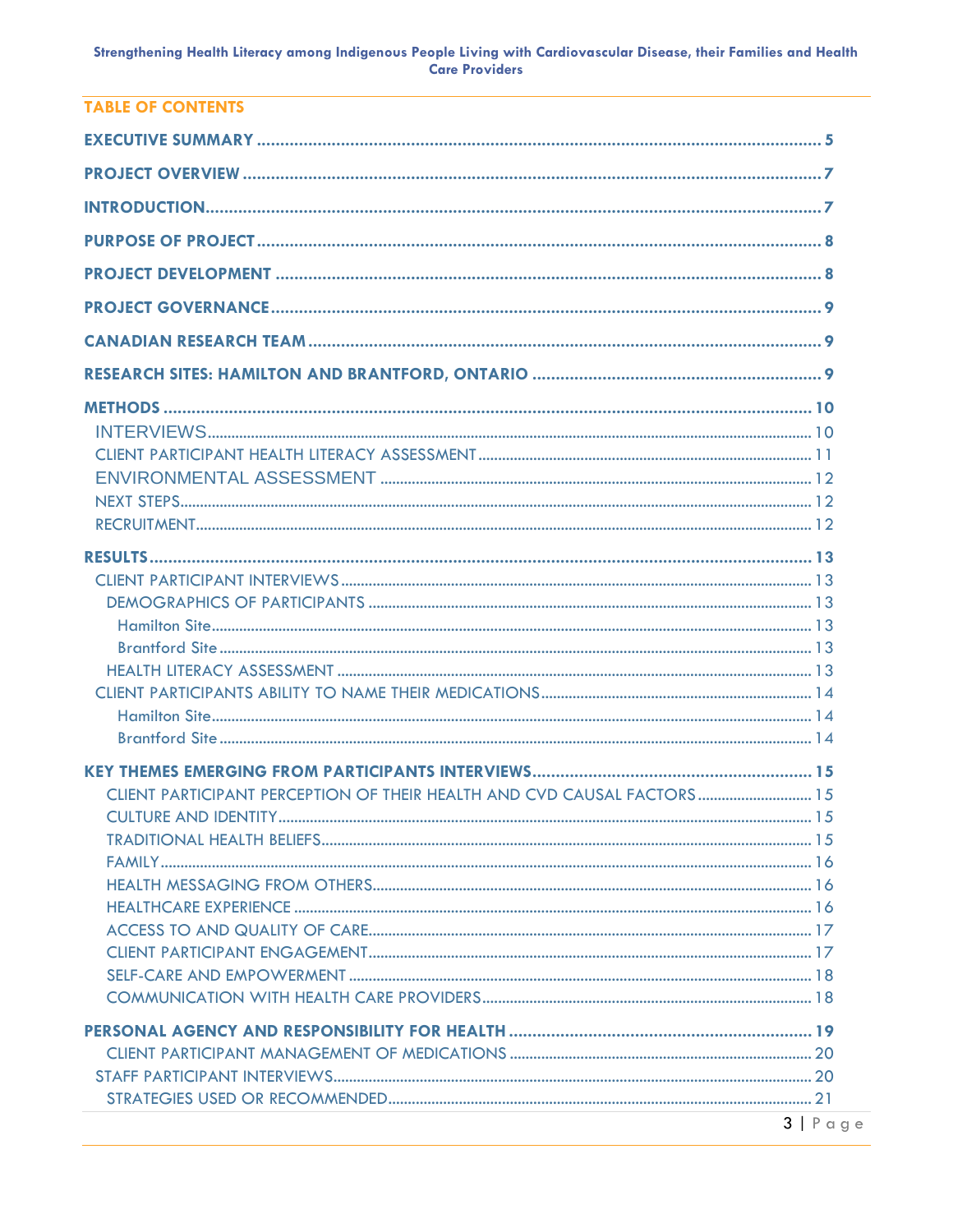**Strengthening Health Literacy among Indigenous People Living with Cardiovascular Disease, their Families and Health Care Providers**

| NEXT STEPS - PHASE 2: IMPLEMENTING THE HEALTH LITERACY INTERVENTION  23 |  |
|-------------------------------------------------------------------------|--|
|                                                                         |  |
|                                                                         |  |
|                                                                         |  |
|                                                                         |  |
|                                                                         |  |
|                                                                         |  |
|                                                                         |  |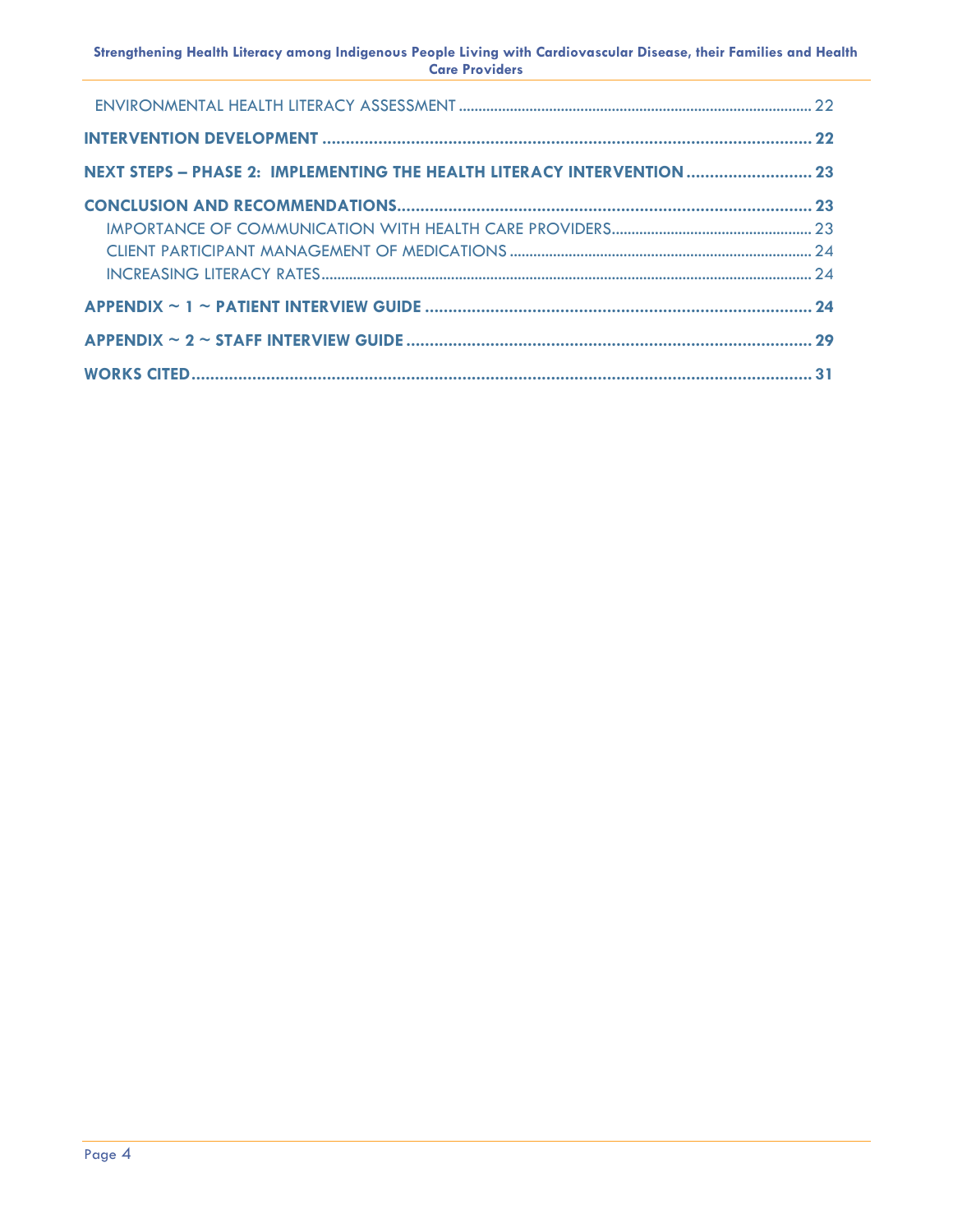# Strengthening Health Literacy among Indigenous People Living with Cardiovascular Disease, their Families and Health Care Providers

**P H A S E 1 R E P O R T**

### <span id="page-4-0"></span>EXECUTIVE SUMMARY

The Strengthening Health Literacy Among Indigenous People Living with Cardiovascular Disease, Their Families and Health Care Providers study was undertaken to develop a culturally appropriate health literacy (HL) intervention targeting Indigenous people and their families living with cardiovascular disease (CVD), to increase their confidence and ability to self-manage CVD and empower interactions with health workers. The project was lead by De Dwa Da Dehs Ney  $>$ s -Aboriginal Health Access Centre (AHAC - Hamilton and Brantford sites) in partnership with the Centre for Research On Inner City Health (CRICH) at St. Michael's Hospital(SMH) in Toronto.

The study used a community-based participatory research approach. This approach emphasizes shared decision-making and Aboriginal community data governance and management. Community ownership and control of the information collected was protected by a research and data management agreement.

The study consists of 3 phases; this report provides a snap shot of Phase 1. We interviewed 25 AHAC CVD clients and families and 6 staff members, assessed baseline levels of health literacy among client participants and conducted an environmental literacy assessment at both sites. The information collected was used to inform the development of a culturally appropriate HL intervention that would be given to CVD client participants in Phase 2 of the study and measured for its effectiveness.

The 25 CVD client participant interviews consisted of an in-depth semi-structured interview that involved gathering information on their social and health service use context; health literacy; their experience of education about their medications; knowledge, attitude, and beliefs about CVD, medications and health.

Client participants were identified by AHAC staff members at each site based on the following criteria; being diagnosed with either having Angina, Acute Coronary Syndrome, Myocardial Infarct, Stroke and Transient Ischemic Attack or CVD risk factors (hypertension and hyperlipidemia) on two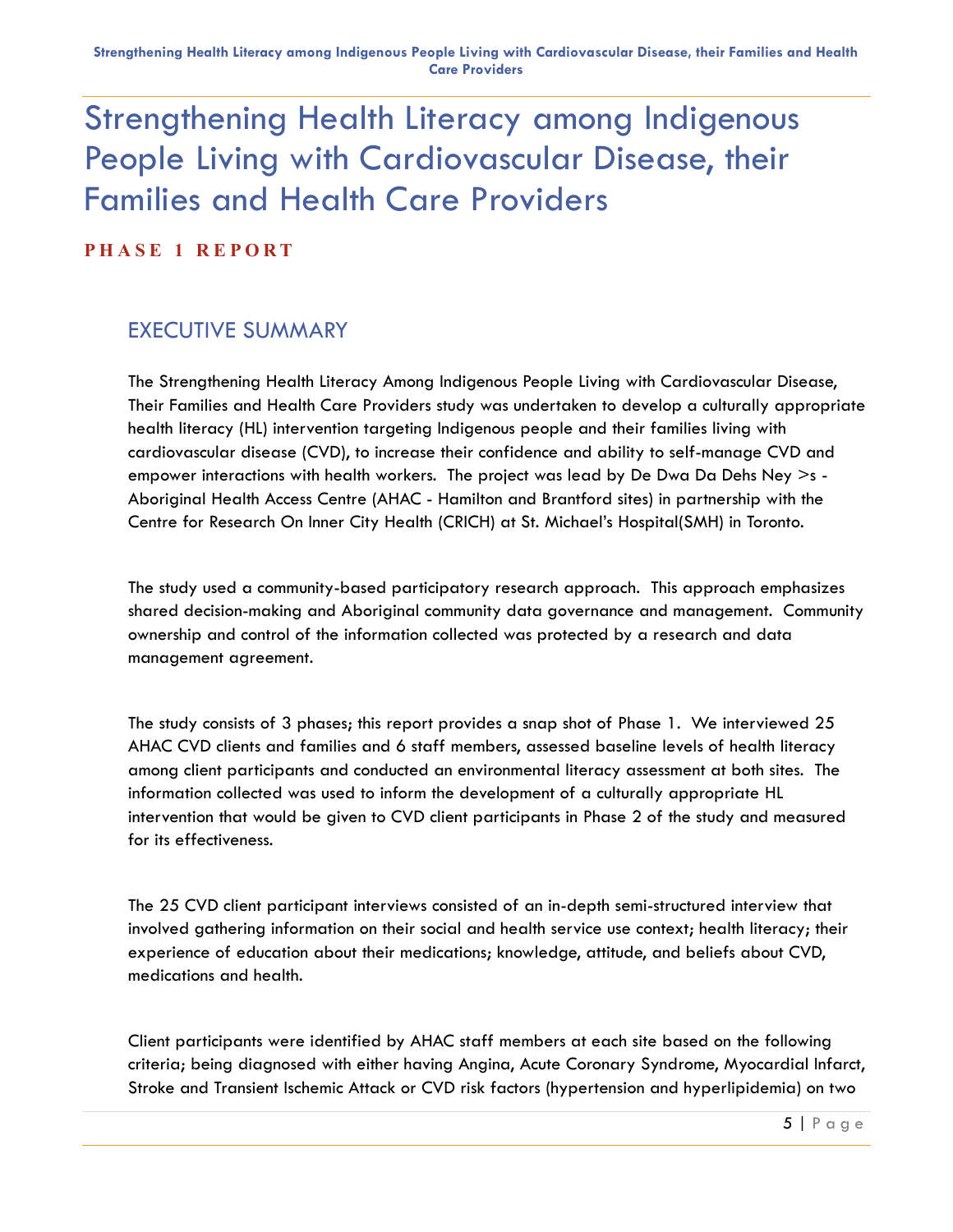or more classes of anti-hypertensives or one anti-hypertensive and one lipid –lowering drug. ACE inhibitors and hydrochlorthiazide were considered to be two different classes of medications. Client participants who were diabetics on medication were also included in the risk factor group.

The 6 staff participant interviews also consisted of an in-depth semi - structured interview which gathered information on contextual factors and mechanisms in the health service environment that impact on client access to CVD health literacy and knowledge and their understanding of health literacy and its effects on management of CVD. Staff participants were identified by their position within AHAC.

Overarching themes that emerged from the client participant interviews included: culture and identity, traditional health beliefs, family, health messaging from others, healthcare experience, access to and quality of care, patient engagement, self-care and empowerment, communication with health care practitioners, personal agency and responsibility for health, and client participant management of medications.

One major theme emerged from the staff participant interviews; namely, the identification of challenges and barriers for client participants with respect to their CVD management. However, multiple strategies were used or recommended by staff to address health literacy issues with the client population.

The environmental HL assessment found that the information available to clients in both clinics was too complicated and not easy to understand.

Key informant interviews with both client and staff participants, and the environmental HL assessment in Phase 1; provided information for the development of the HL intervention content. It is expected that the HL intervention and assessment tool (including the resources used and the method of delivery) will be suitable for use with people with HL needs. For example, we will employ plain language, icons, and pictures. The HL intervention and associated resources will be piloted and modifications made if indicated in Phase 2.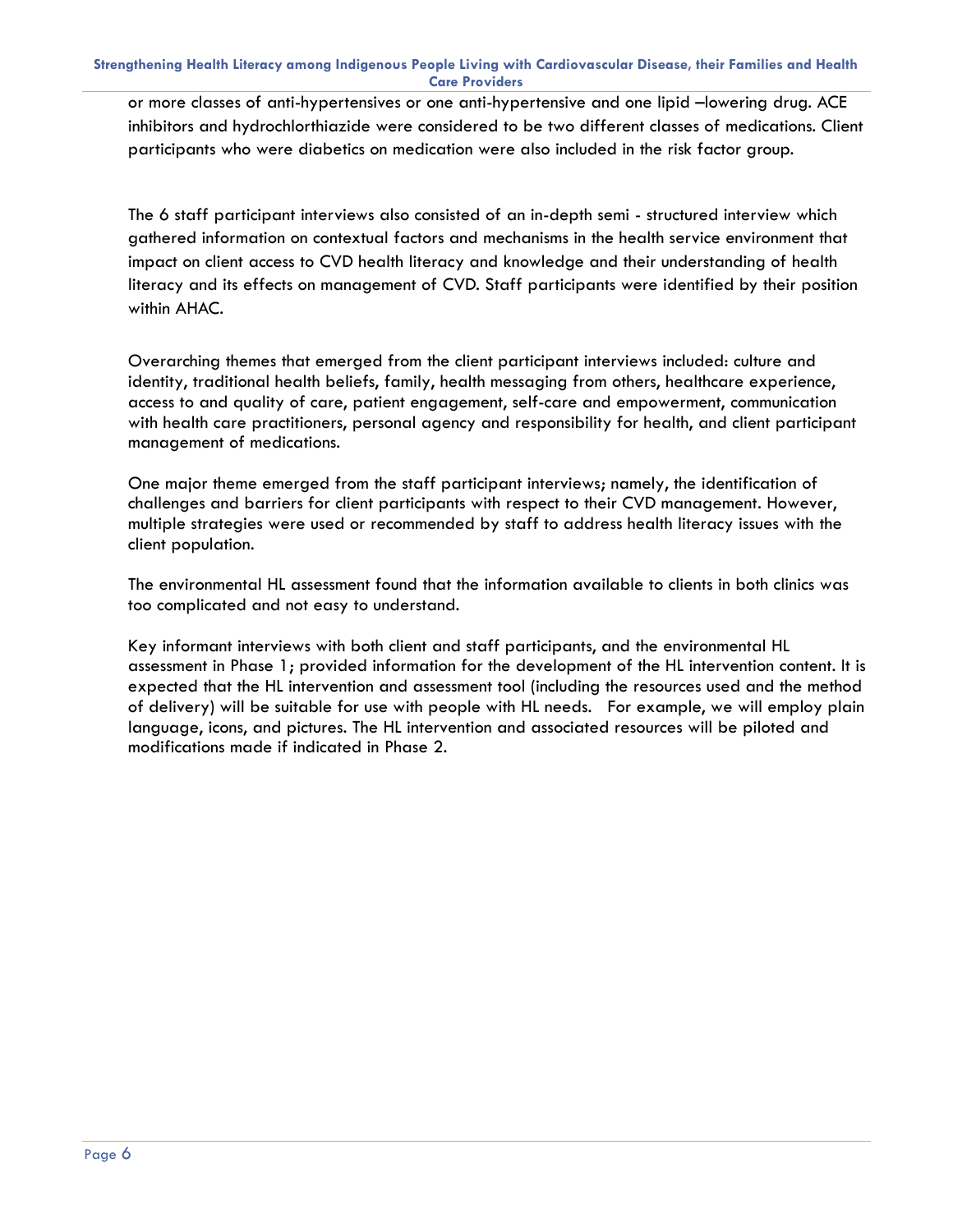### <span id="page-6-0"></span>PROJECT OVERVIEW

Indigenous health researchers from New Zealand (NZ), Australia (AU) and Canada (CAN) are collaborating with Indigenous healthcare providers (HCPs) in the development of a HL program for Indigenous client participants and their families. Five health provider sites in AU, CAN, and NZ will participate with approximately 100 client participants and families at each site. We will provide client participants with a HL program and then assess the effect of this program.

It is expected that this HL program will increase participant knowledge of medications, their confidence and ability to self-manage CVD and empower them in their interactions with HCPs. The HL program aims to also increase HCP knowledge of HL and their skills for working with clients with high HL needs.

This report summarizes Phase 1 of the study, in which we interviewed client participants and staff participants to better understand HL knowledge, needs and processes with respect to CVD medications. We also completed an environmental scan of the clients' Indigenous health services to understand the broader organisational, systemic and policy environment. We used this information to design a HL program and program evaluation.

Phase 2 of the project will involve sharing this HL program and evaluation with Indigenous client participants and their families. Phase 3 of the project will be comprised of analysing, documenting and sharing the study results.

Workforce development and research capacity development are key components of the study. Our goal is to ensure that the results of the study will be useful to HCPs, funders, and policy makers in the health and adult literacy fields.

### <span id="page-6-1"></span>INTRODUCTION

Cardiovascular diseases are major causes of mortality and hospitalization for adult Indigenous peoples and there are significant inequalities in CVD morbidity, mortality and the prevalence of CVD disease risk factors between Indigenous and non-Indigenous populations. Health promotion and strategies to assist health professionals to provide high quality care are on-going. However, CVDs are chronic diseases and as such, the patient and their family are the primary 'manager' of these diseases therefore, self-management is central to effective CVD management. Patients and their families can play a vital role in managing heart disease and stroke. Appropriate knowledge and use of CVD medications, and effective communication with health professionals are essential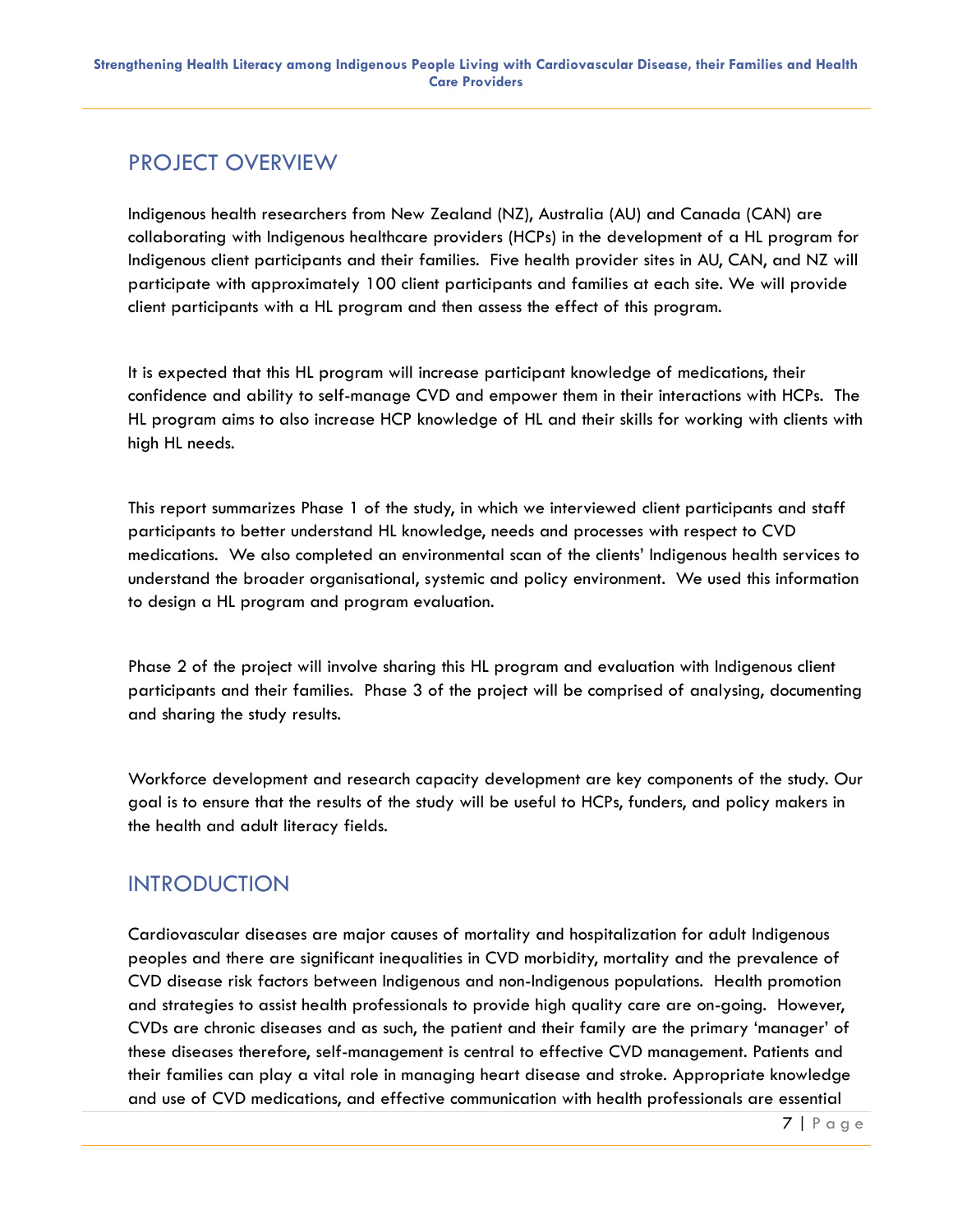for the self-management approach and are also critical components of the effective management of CVD risk factors and disease.

There is limited published literature about the knowledge and understanding of CVD medications in the general population, and no available literature on medication knowledge within the Indigenous population. However, published evidence suggests that intermittent use of medications and additional non-adherence with prescription instructions is common. This misuse of medications is associated with worse outcomes, including poorer control of risk factors, increased hospitalization, morbidity and mortality (Smylie 2011)

Health literacy is defined as "the ability to access, understand and act on information for health". (TAHSC Application, June 7, 2011) Health literacy is also a key driver of knowledge, selfmanagement, and health outcomes. International surveys have found that the majority of the population in Canada, Australia, and New Zealand have inadequate levels of HL to effectively engage in health care.

### <span id="page-7-0"></span>PURPOSE OF PROJECT

Health literacy for Indigenous populations can be strengthened through a culturally appropriate HL intervention targeted at client participants and their families. This research project aims to understand whether this is associated with increased confidence and ability to self-manage CVD and empowered interactions with HCPs.

The focus of the first phase of the project was to develop the HL intervention and assessment tools and collect the baseline information required for the case studies at the HL intervention sites. The goals of Phase 1 included:

- 1. Collect client participant information to inform the development of the HL intervention
- 2. Collect baseline information for case studies
- 3. Develop the HL intervention including assessment tools
- 4. Finalize the design information required for the trial
- 5. Develop training packages for staff that will be delivering the HL intervention

### <span id="page-7-1"></span>PROJECT DEVELOPMENT

In 2009, Dr. Janet Smylie, senior health researcher and Principal Investigator for the Canadian arm of the project, successfully submitted a research application to the Canadian Institute of Health Research's Call for Proposals: 'International Collaborative Indigenous Health Research Partnership Grant' (ICIHRP) entitled: 'Reducing Burden of disease and inequalities in health arising from chronic disease in Indigenous people'. The Canadian team collaborated with Indigenous research teams in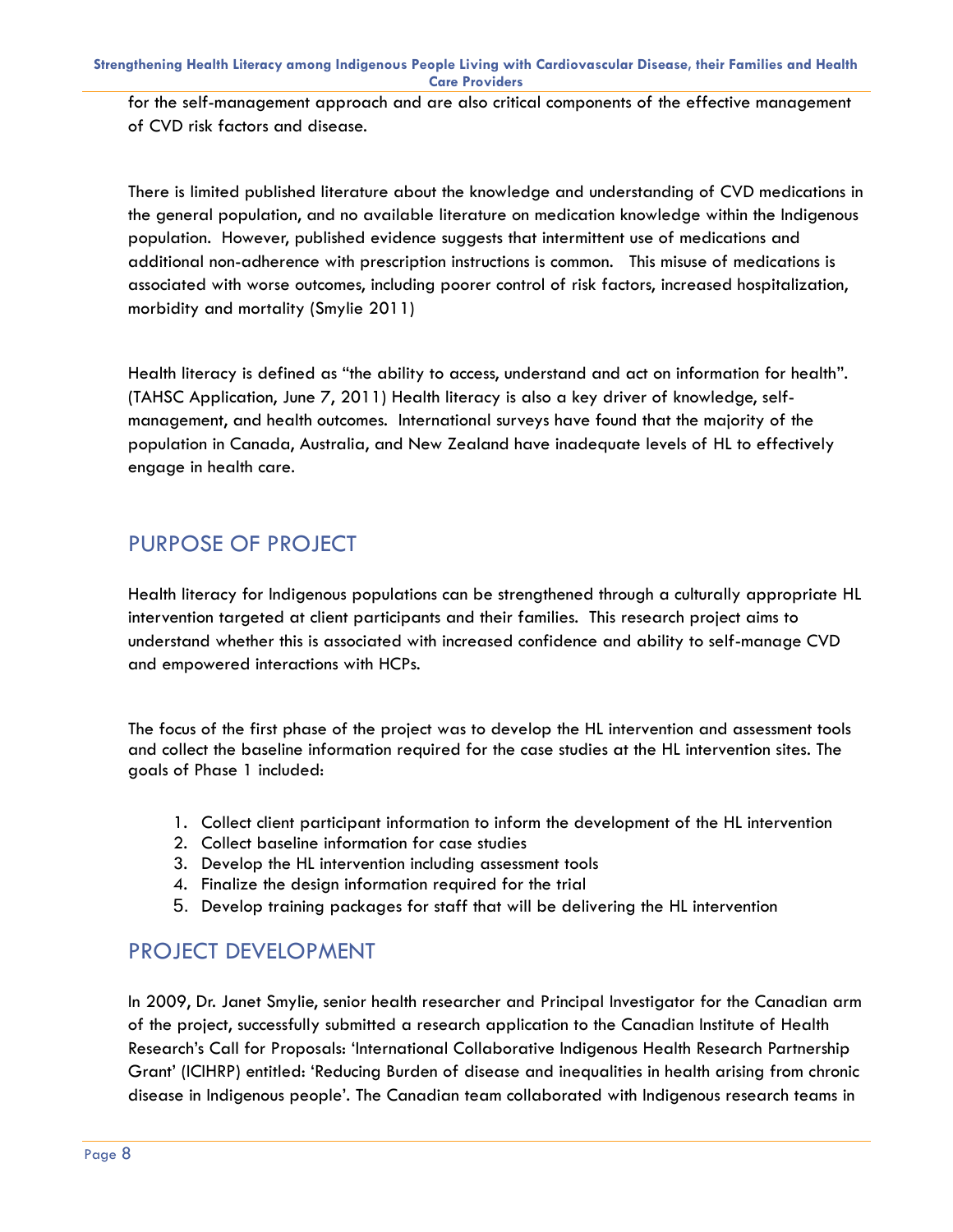New Zealand and Australia, which were funded for sister projects in their countries. Dr. Smylie is based at the Centre for Research on Inner City Health (CRICH), at St. Michael's Hospital (SMH) in Toronto. Her academic appointment is as an Associate Professor in the Dalla Lana School of Public Health at the University of Toronto.

Identification and engagement of De Dwa Da Dehs Ney>s-Aboriginal Health Access Centre (AHAC) as a community partner and research team member began in 2010.

### <span id="page-8-0"></span>PROJECT GOVERNANCE

A 'Research, Data, Statistics and Publication Agreement' was negotiated between St. Michael's Hospital and the 'De Dwa Da Dehs Ney>s-Aboriginal Health Access Centre (AHAC) Board of Directors and signed in September, 2011. The purpose of the agreement was to ensure that the project was respectful to cultures, languages, knowledge, values, and rights to self-determination of AHAC. It also provided a framework for the use of data collected during the research project. It was intended to support principles of Aboriginal collective and self-determined data management and governance.

### <span id="page-8-1"></span>CANADIAN RESEARCH TEAM

The Canadian 'International Health Literacy Team' includes; Dr. Janet Smylie, Principal Investigator; Dr. Marcia Anderson, Co-Investigator, Ms. Connie McKnight, Executive Director, (AHAC); Nancy Cooper, Indigenous Literacy Expert; Bernice Downey, Doctoral Student Researcher; Conrad Prince, Research Manager and Sanjeev Sridharan, Evaluation Design Consultant.

### <span id="page-8-2"></span>RESEARCH SITES: HAMILTON AND BRANTFORD, ONTARIO

The AHAC provides primary care, traditional healing and health promotion programs to nearly 6000 Aboriginal people living in both Hamilton and Brantford, Ontario. Its mission is "improving the wellness of Aboriginal individuals and the community by providing services that respect people as individuals with a distinctive cultural identity and distinctive values and beliefs". (Our Health Counts: Urban Aboriginal Health Database Research Project Community Report: First Nations Adults and Children, City of Hamilton 2011:21)

The city of Hamilton is located in southern Ontario, 50 minutes west of Toronto and 1.5 hours east of London. Located on what was traditionally Haudenosaunee (Iroquoian) territory, Hamilton is situated near two First Nations reserves: Six Nations of the Grand River and the Mississaugas of New Credit. The 2006 Census statistics show that the total Aboriginal population is 13, 735 by ancestry comprising 2.8% of the overall population of the city (497,395).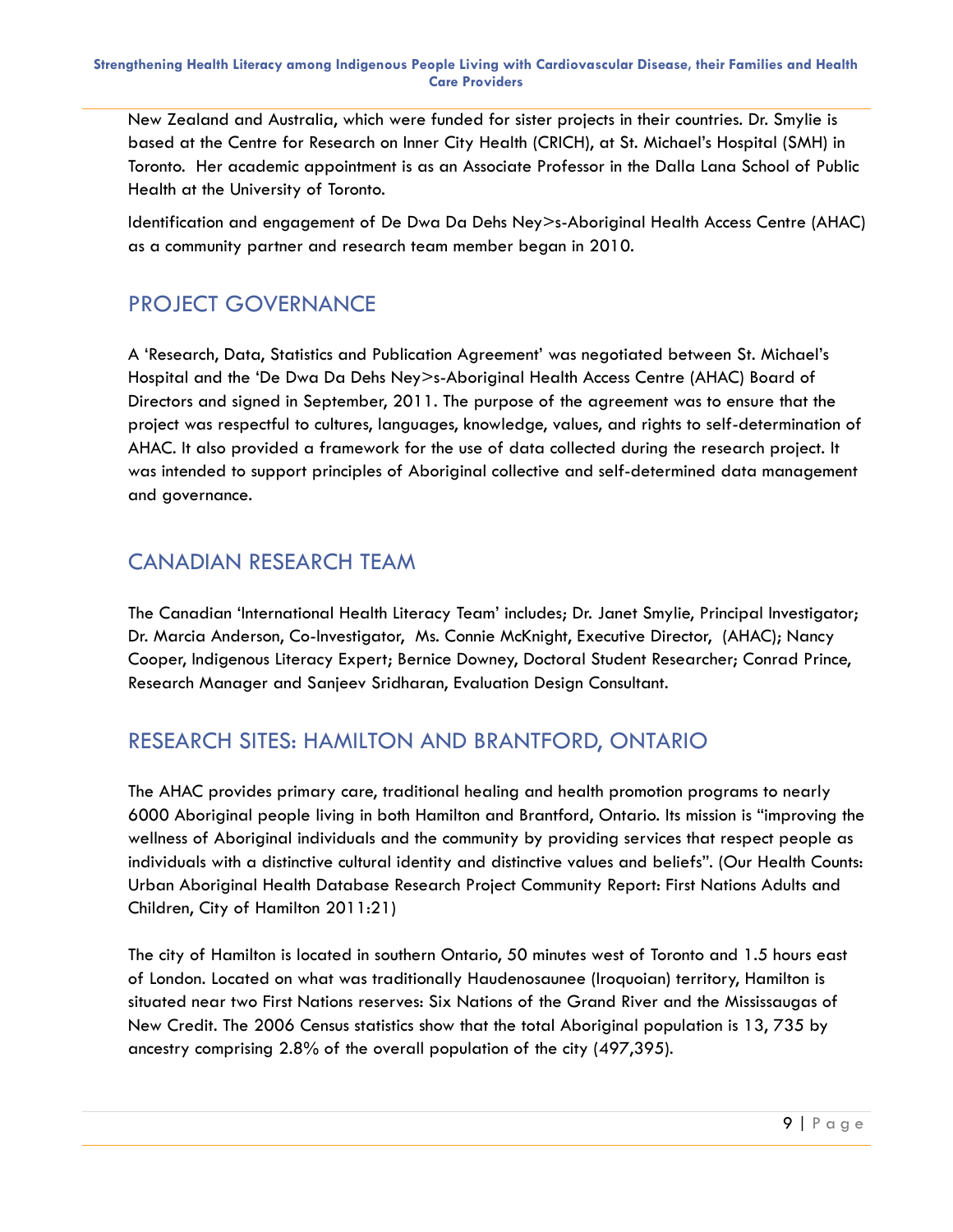The city of Brantford is located in Southern Ontario. Six Nations of the Grand River is a short drive away. It is connected to Woodstock in the west and Hamilton in the east by Highway 403. The 2006 Census statistics show that the total Aboriginal population is 5,885 by ancestry. The population of Brantford is 93,650.

### <span id="page-9-0"></span>METHODS OVERVIEW

A mixed methods community-based participatory action research approach is being used for this multi-phased project. The project's community-based research design means that the research is done in the community and involves client participants in the design, implementation, and documentation. By conducting research in this way, we can ensure that processes are relevant and that the outcomes have tangible benefits for the communities involved. Community-based participatory action research has been widely used and adapted in Aboriginal health research. This project's specific methods and protocols builds on the success of the SMH-AHAC partnership in the research project; 'Our Health Counts: Urban Aboriginal Health Database Research Project Community Report: First Nations Adults and Children, City of Hamilton 2011:23)

In Phase 1 of the project, the research team undertook the following research activities:

ointerviewed client participants with cardiovascular disease and their families ointerviewed AHAC staff participants in Hamilton and Brantford oassessed baseline levels of health literacy among the client participants that were interviewed oconducted an environmental literacy assessment at both AHAC sites

This information was used to design the HL program and individual level program evaluation that we will apply in Phase 2. It also provided the baseline information for the project case studies. These case studies will be an important part of the program evaluation and will assist in understanding the family, organisational, and community context in which the HL program operates. The case study design is based on Pawson and Tilley's 'Realistic Evaluation' approach. (Pawson and Tilley 1997).

### <span id="page-9-1"></span>**INTERVIEWS**

The research team used an in-depth semi-structured method for the interviews. Interviews were undertaken with client participants who have CVD and take medicines to manage their CVD. Client participants were invited to ask family members to attend and participate.

The interviews collected information from client participants about their social and health service use context; health literacy; their experience of education/information about medications (what have they been told, who by, how effective was it); and their knowledge, attitudes, and beliefs about CVD, medications, and health. A total of 25 client participant interviews were conducted across both the Brantford and Hamilton sites.. (See Appendix 25for 'Patient Interview Guide')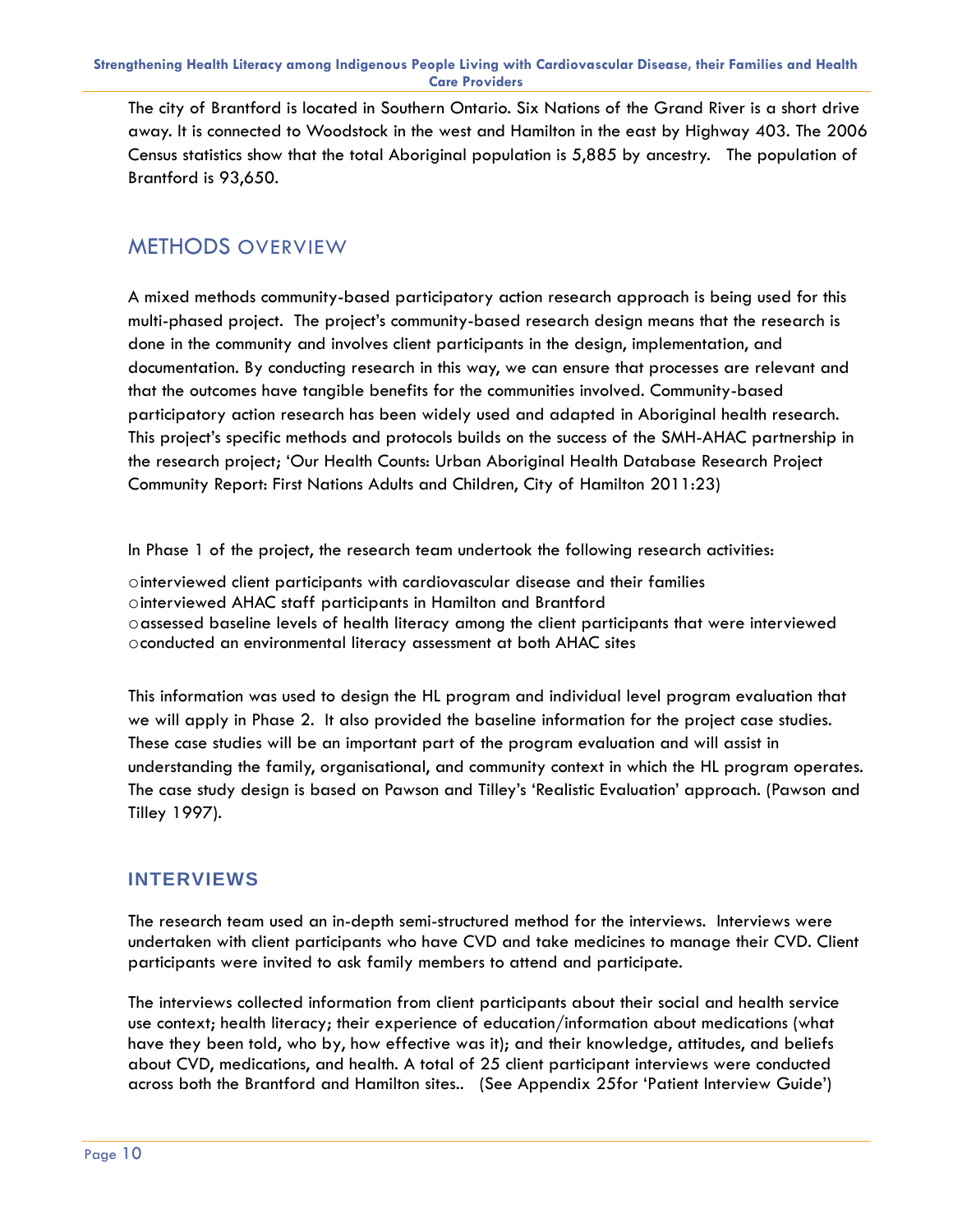The interviews with staff participants collected information regarding:

a) Contextual factors and mechanisms in the health service environment that impact on clients' access to CVD health literacy and knowledge and

b) Staffs' understanding of health literacy and its effect on the management of CVD

A total of 6 staff participant interviews were conducted. (See Appendix 29 for 'Staff Interview Guide') The interviews were audio-recorded (with consent), transcribed, and thematically coded

#### <span id="page-10-0"></span>**CLIENT PARTICIPANT HEALTH LITERACY ASSESSMENT**

The HL assessment criteria and levels for client participants were based on the International Adult Literacy Survey levels (IALS|) and further informed by the two decades of adult native literacy experience of the health literacy consultant. The IALS was conducted in 2006. The descriptions of the 5 literacy levels with regard to reading and deciphering skills are as follows:

**Level 1:** People at this level have difficulty reading and have few basic skills or strategies for working with text. They often can't figure out how much medicine to take from the information on the package.

**Level 2:** People at this level can read, but do not read well. They need material that is simple and clearly laid out.

**Level 3:** People at this level can read well but may have problems with more complex tasks. This level is considered by many countries to be the minimum skill level for successful participation in society. (\*Please note that the Canadian IALS team purchased extra survey findings from urban centres that had higher representation of Aboriginal participants. From this information it was found that many Aboriginal Canadians have an even lower literacy level than the minimum skill level for successful participation in society.)

**Level 4/5:** People at this level have strong literacy skills and many strategies for dealing with complex materials. These individuals can handle new reading challenges and meet most reading demands.

Using these levels as a guideline, the assessment process also included other pertinent peripheral information to determine the literacy/health literacy levels of the interview informants. Determinants and cues such as childhood educational and family experiences, pharmaceutical use/abuse, incarceration, adoption, residential school experience, educational attainment, ease of use of internet, job history and learning disabilities were all taken into account during the interviews to help develop a clearer sense of the literacy level of the client participant.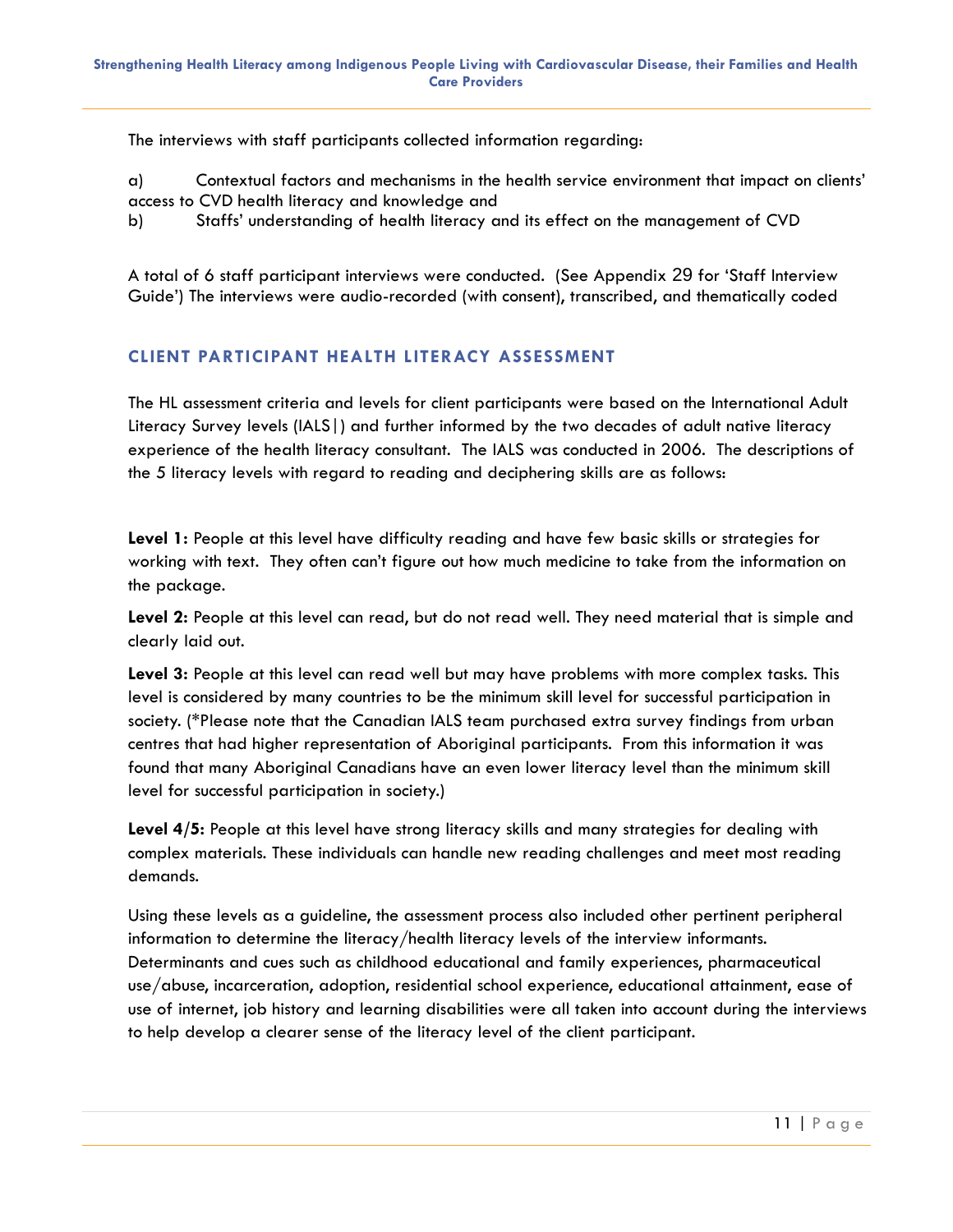#### <span id="page-11-0"></span>**ENVIRONMENTAL ASSESSMENT**

The environmental assessment or audit was undertaken at both AHAC sites and consisted of observation and analysis of all written and representational information aimed at the client participants and their families, both in the waiting area and in the treatment rooms. This included posters, patient information, booklets, informational signage and community event information. Other assessment factors included; the literacy level that documents were written at; if the documents were written in clear language and if their design made it easy for client participants to decode.

#### <span id="page-11-1"></span>**NEXT STEPS**

In Phase 2, a pre – post design with multiple measurement points will be used to assess the effect of the HL intervention. This will be complemented by a 6-month retrospective and prospective analysis of routinely collected data to assess the complexity and stability of medicine regimens, prescription frequency and associated clinical indicators. In addition, ongoing longitudinal client participant and organizational case studies will support an understanding of the HL program and its effects within the family, organizational and community context in which it operates.

Phase 3 will involve country level and international analysis, documentation, and sharing of the study findings.

#### <span id="page-11-2"></span>**RECRUITMENT**

Client participants for Phase 1 interviews were identified by an AHAC staff member from each site. Diagnosis selection criteria included: Angina-Acute Coronary Syndrome, Myocardial Infarct, Stroke and Transient Ischemic Attack or CVD risk factors (hypertension and hyperlipidemia) on two or more classes of anti-hypertensives or one anti-hypertensive and one lipid –lowering drug. ACE inhibitors and hydrochlorthiazide were considered to be two different classes of medications. Client participants who were diabetics on medication were also included in the risk factor group.

Efforts were made to recruit a diverse sample of client participants with respect to gender, education levels, socio-economic position, age, occupation/employment, and Indigenous culture and nation. A recruitment flyer was posted in both sites.

<span id="page-11-3"></span>Staff participants included doctors, nurses, community health workers and managers working at participating sites. Staff participants were identified by their role in the clinic and were recruited by the Doctoral student.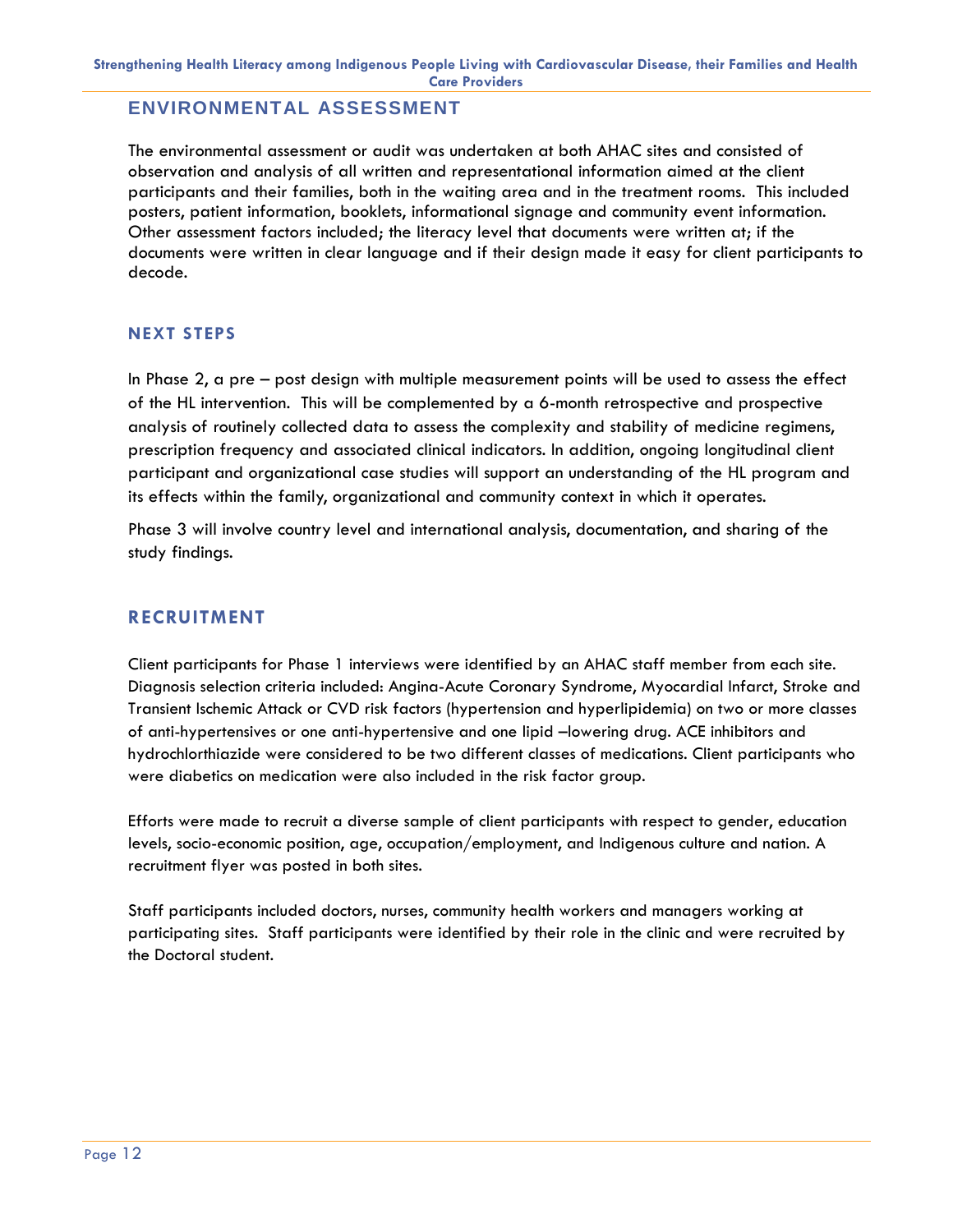### **RESULTS**

#### <span id="page-12-0"></span>CLIENT PARTICIPANT INTERVIEWS

A thematic analysis of the client participant interviews was undertaken in order to identify common themes and differences across the interviews. This data was then organized into nodes or 'key theme containers' with several of these further classified into sub-nodes or associated concepts. The final key themes included: culture and identity, traditional health beliefs, family, health messaging from others, healthcare experience, access to and quality of care, patient engagement, self-care and empowerment, communication with health care practitioners, personal agency and responsibility for health, and client participant management of medications.

#### <span id="page-12-1"></span>**DEMOGRAPHICS OF PARTICIPANTS**

#### <span id="page-12-2"></span>HAMILTON SITE

At the Hamilton site, a total of 17 client participants were interviewed. Of the 17 interviewed, 9 were male and 8 were female. The age of the client participants ranged from 49 to 71 years old.

#### <span id="page-12-3"></span>BRANTFORD SITE

At the Brantford site, a total of 8 client participants were interviewed. Of the 8 interviewed, 3 were male and 5 were female. The age of client participants ranged from 45 to 73 years old. A total of 4 family members participated; 2 from each site.

#### <span id="page-12-4"></span>HEALTH LITERACY ASSESSMENT

Client participants were asked to participate in a two-part interview. The first part dealt specifically with their medications, their health care providers, and their traditional/cultural perspectives on health. The second part of the interview dealt with issues such as client participant understanding of written materials, ease of understanding of health care provider instructions, where the client participant accesses health information, and experiences of self-advocacy in health care situations. Analysis of the information gathered in the two part interviews found that many of the client participants did struggle to understand information from their health care providers and relied heavily upon their pharmacist to explain the information provided by the health care provider. Client participants' ability to pronounce the name of their medications and provide information as to why medications were prescribed was also analyzed in order to determine their IALS level.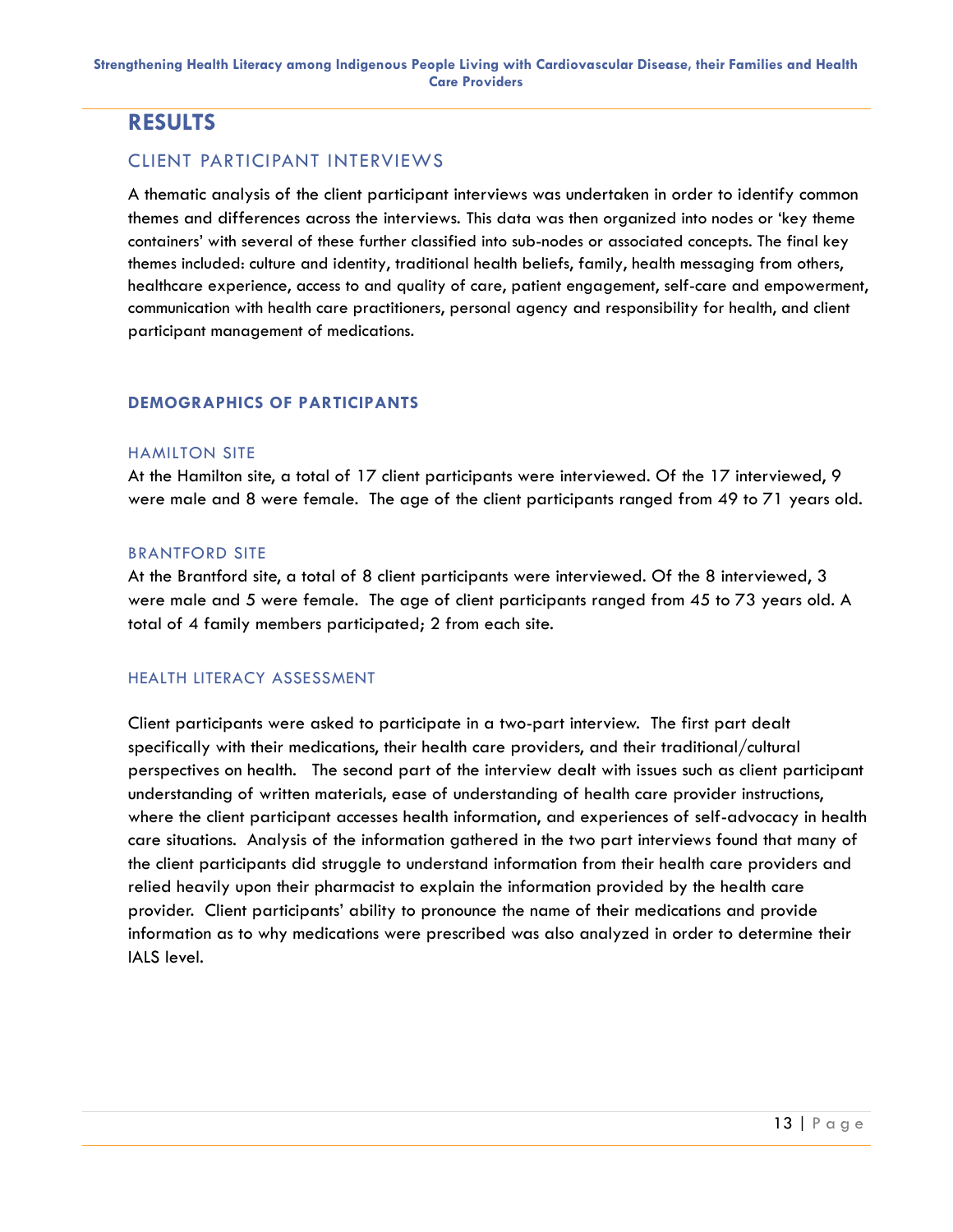The majority of client participants scored in the level 2/3 range which means that they would have struggles with comprehension and advocacy when it comes to health information and instructions. The findings are as follows:

| IALS LEVEL | NUMBER OF CLIENT    |
|------------|---------------------|
|            | <b>PARTICIPANTS</b> |
| Levels 1-2 | ◠                   |
| Levels 2-3 | ാ                   |
| Levels 3-4 |                     |
| Levels 4-5 |                     |

#### <span id="page-13-0"></span>**CLIENT PARTICIPANTS ABILITY TO NAME THEIR MEDICATIONS**

#### <span id="page-13-1"></span>HAMILTON SITE

At the Hamilton site, 8 of 18 client participants (data available for 18 of the 18 interviewed), knew the names and purpose of all of their CVD-chronic disease medications. Of this group, 50% were male and 50% were female. Also, 14 of 14 knew the names and purpose of 50% or greater of their CVD-chronic disease medications.

#### <span id="page-13-2"></span>BRANTFORD SITE

At the Brantford site, 4 of 8 client participants (50%) knew 100% of the names and purpose of their medications. Of this group, 50% were male and 50% were female). It is important to note that 3 of 4 client participants who knew 100% of their CVD-chronic disease medications, were on only 2 medications with the exception of 1 patient who was on 7 medications. In addition, 7 of 8 client participants (88%) knew the names and purpose of 50% (or higher) of their CVD-chronic disease medications.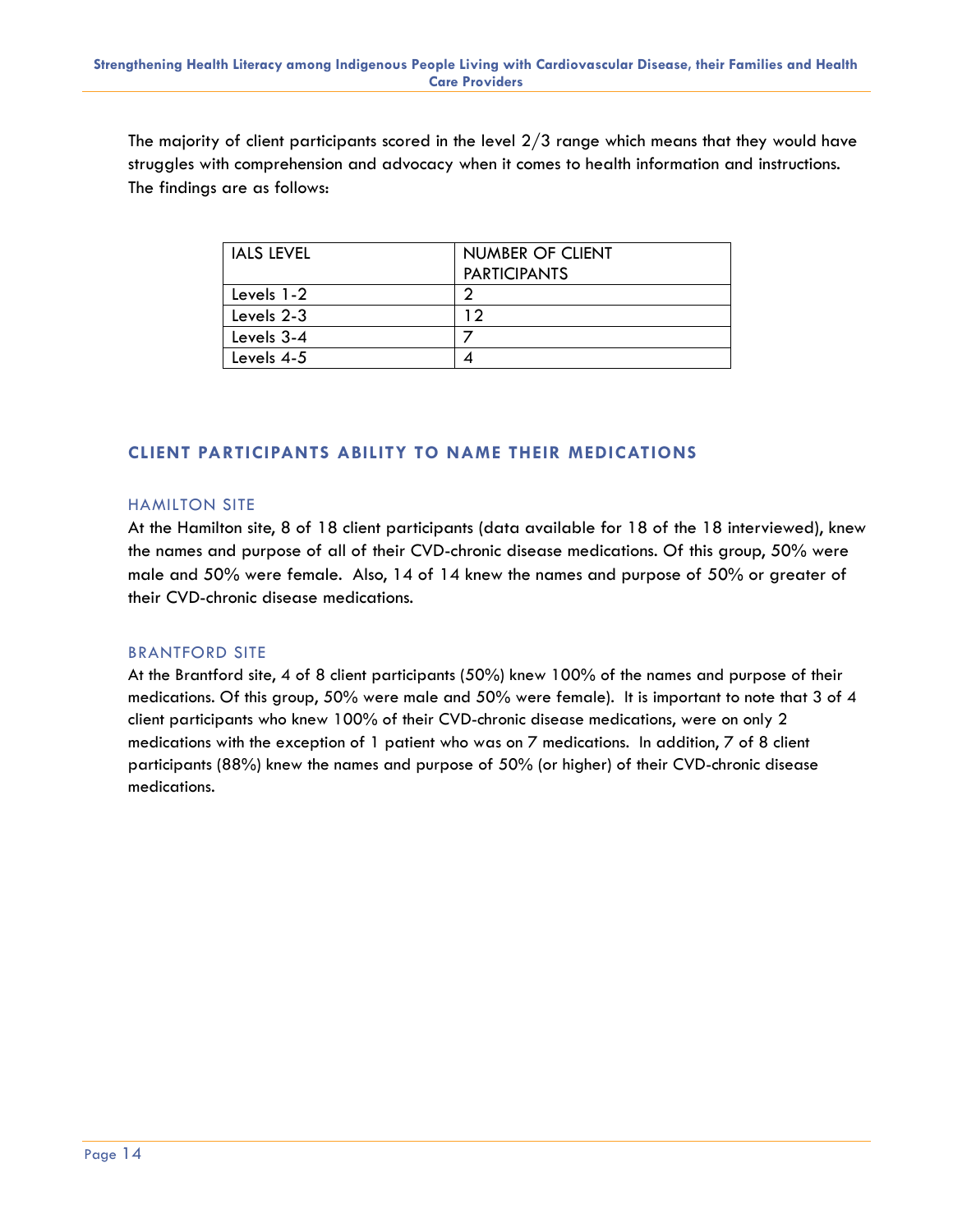#### <span id="page-14-0"></span>**KEY THEMES EMERGING FROM PARTICIPANTS INTERVIEWS**

#### <span id="page-14-1"></span>CLIENT PARTICIPANT PERCEPTION OF THEIR HEALTH AND CVD CAUSAL FACTORS

It was found that generally, client participants perceived their overall health as 'stable' and 'in control'. This perception was similar across both sites. Client participants were able to identify a range of causal factors related to cardiovascular disease. These causal factors included diet, stress, poverty, family history and weight.

#### <span id="page-14-2"></span>CULTURE AND IDENTITY

Throughout the Phase 1 interview process, it became clear that a majority of the client participants experienced discrimination in the provision of health care. Also, they reported special needs related to diet and illnesses that they are not familiar with and thus, were unable to use traditional approaches to healing.

**"I know the diabetes has a great impact on Native people; like if you have diabetes and you're Native, that's more serious than if you have diabetes and you're Caucasian or whatever it is."**

Client participants also described a bicultural fluidity with some having more than one way of identifying themselves as an Indigenous person. There is also evidence of individualized cultural identity. For example, not everyone would engage in a smudging process as part of their spiritual ritual.

#### <span id="page-14-3"></span>**TRADITIONAL HEALTH BELIEFS**

**"I take blood and protection medicine and whatever else that I have to do."**

Ideas surrounding traditional health benefits emerged throughout the Phase 1 interviews. Client participants reported a belief in the practice of Indigenous traditional healers/helpers. They also described an Indigenous value/belief directly related to Indigenous traditional knowledge or medicine. They reported that there were challenges following traditional practices in urban areas. More specifically, there were tensions between western and traditional beliefs. They also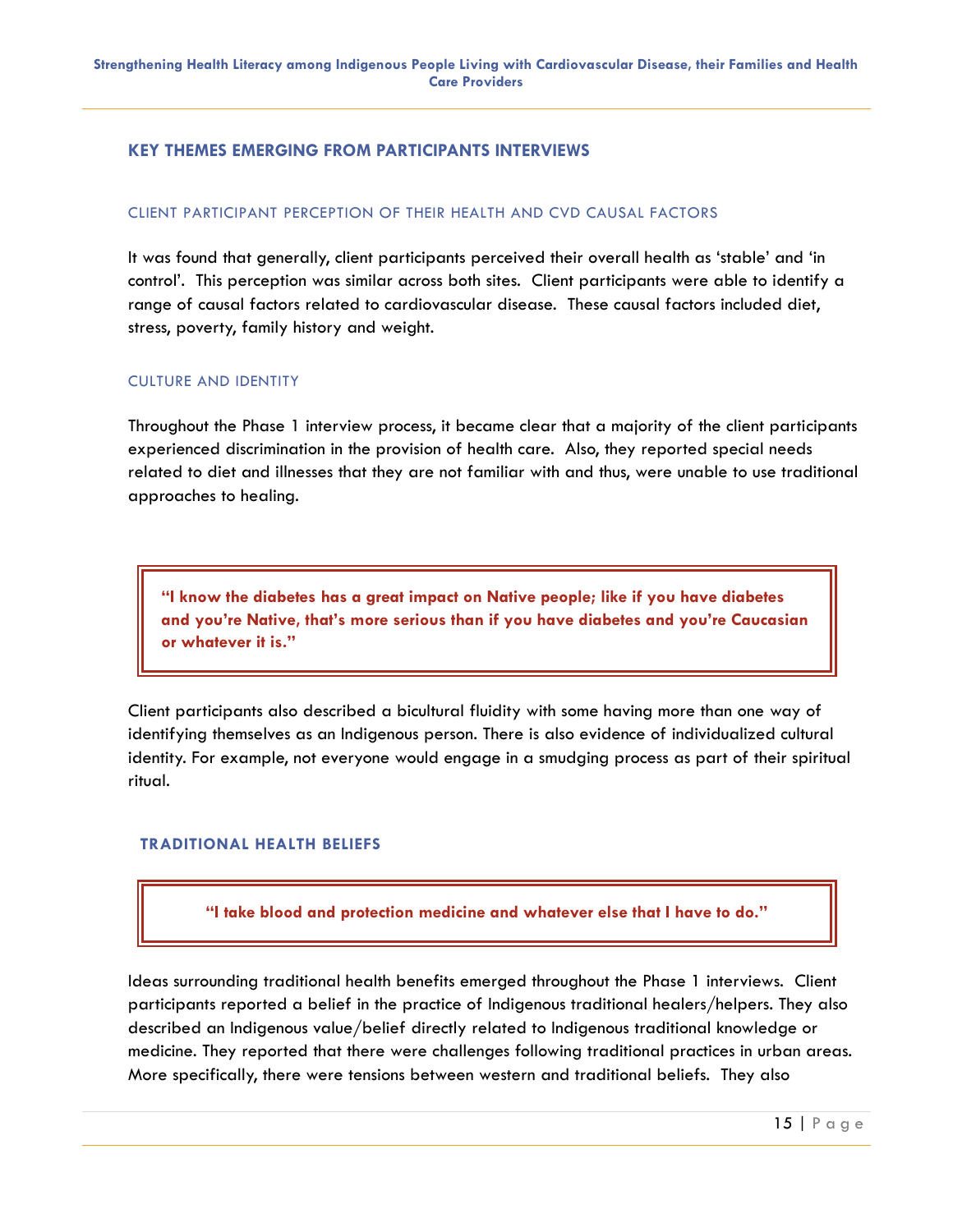**Strengthening Health Literacy among Indigenous People Living with Cardiovascular Disease, their Families and Health Care Providers**

mentioned that they felt strong connections to mother earth.Clients also made reference to the importance of prayer and the application of traditional knowledge and teachings regarding diet.

#### <span id="page-15-0"></span>FAMILY

Client participants made connections between family and CVD during the Phase 1 interviews. One or both parents of the patient participants had chronic illness. Collective descriptions of identity and illness emerged throughout the interviews. Additionally, client participants reported that family members were motivators to be well. Family exercise was mentioned during the interviews. In addition, participants made mention of reliance on spouses or partners regarding their medications.

#### <span id="page-15-1"></span>HEALTH MESSAGING FROM OTHERS

**"Oh constantly, everybody's always saying, you're strong, you can do it. God never gives you more than you can handle. That is a famous saying in my family. My brother is constantly saying that to me. God never gives you more than you can handle. Never puts more on your plate that you can't handle. You can do it"**

Client participants reported receiving information about health or teachings from various sources that included; family members, community, Elders Traditional Helpers/Healers.

**"It is living the way the Creator wants you to live. But we follow the ways of the world out there and look what happens to us for doing it."**

#### <span id="page-15-2"></span>HEALTHCARE EXPERIENCE

Throughout Phase 1, client participants reported a range of both positive and negative healthcare experiences. The negative healthcare experiences included:

- Lack of access to traditional medicine
- Delays in healthcare
- Feeling they are receiving 'second-best' treatment
- Lack of continuity of healthcare

The positive healthcare experiences were associated with relationships with nurses that ranged from good to very good.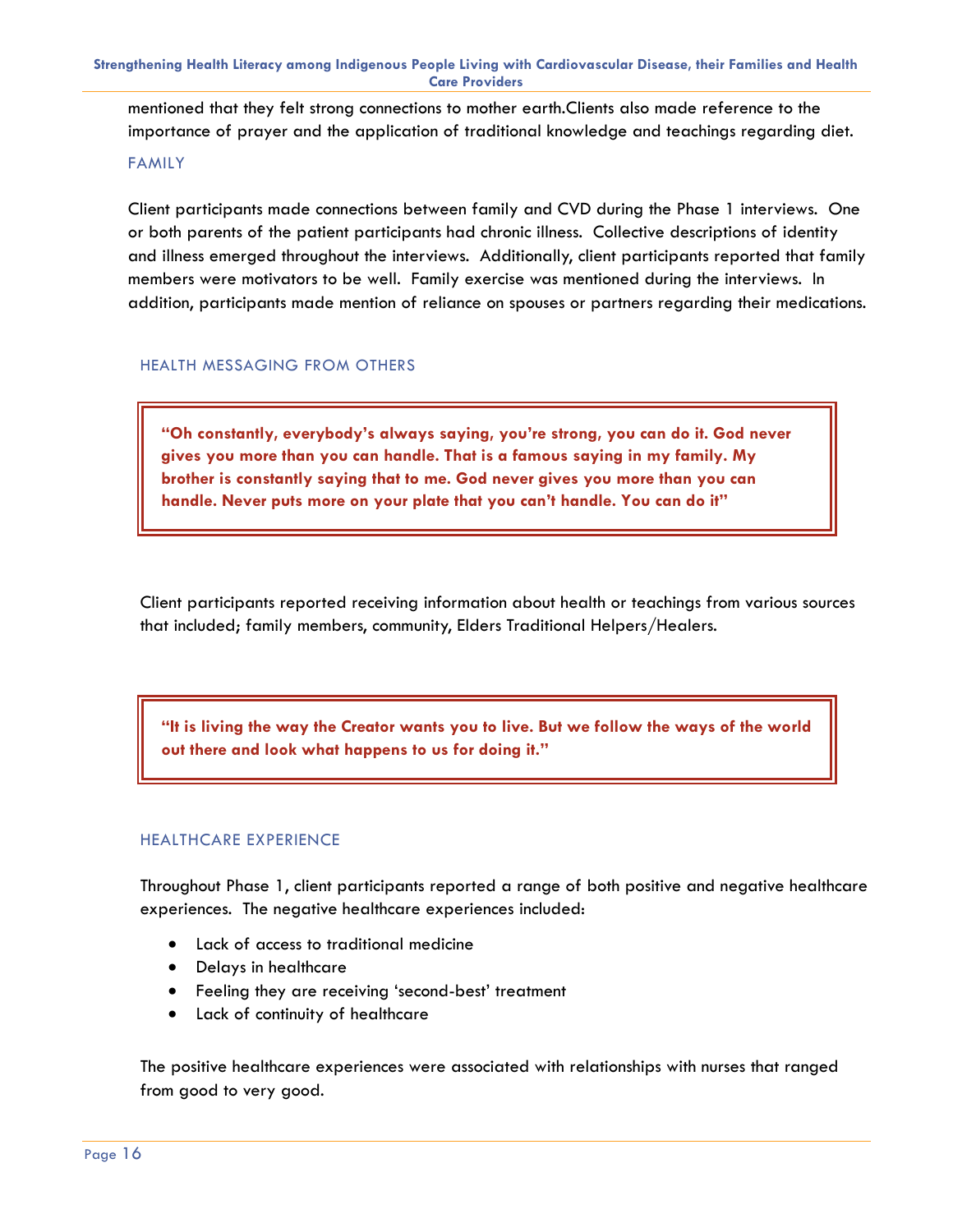**"I like the nurse practitioners, I can work with them."**

#### <span id="page-16-0"></span>ACCESS TO AND QUALITY OF CARE

**"I have a brother who's very agitated with change and they screwed around with his pills…..now he has to come here and you can't get an appointment with a doctor for at least a month now. That not health to me!"**

In regards to access to care as well as quality of care, client participants provided examples which displayed poor access to and quality of care. They reported that they had experienced inadequate medication management by a healthcare provider. Other examples that emerged included; inadequate pain management, wait times, second rate access to Non-Insured Health Benefits (NIHB) and various medical equipment. Lastly, lack of access to traditional medicine was described as an impact which resulted in poor access to and quality of care. These structural factors and client experiences have resulted in poor ongoing care.

#### <span id="page-16-1"></span>CLIENT PARTICIPANT ENGAGEMENT

**"I would say yes, because if I didn't trust him, or whoever is giving me instructions, well, then I wouldn't do it. I wouldn't be taking this, that and whatever."**

<span id="page-16-2"></span>Client participant relationships with HCPs varied between 'good' and 'not good.' It is vital that client participants are able to build a trusting relationship with their HCP. Client participant autonomy varied: some client participants followed doctor's orders without question, while others listened to advice given by their HCP and then decided what was a good fit for them. Evidence of anger and a power imbalance emerged throughout the Phase 1 interviews. Also, a sense of humour and good relationships coincide.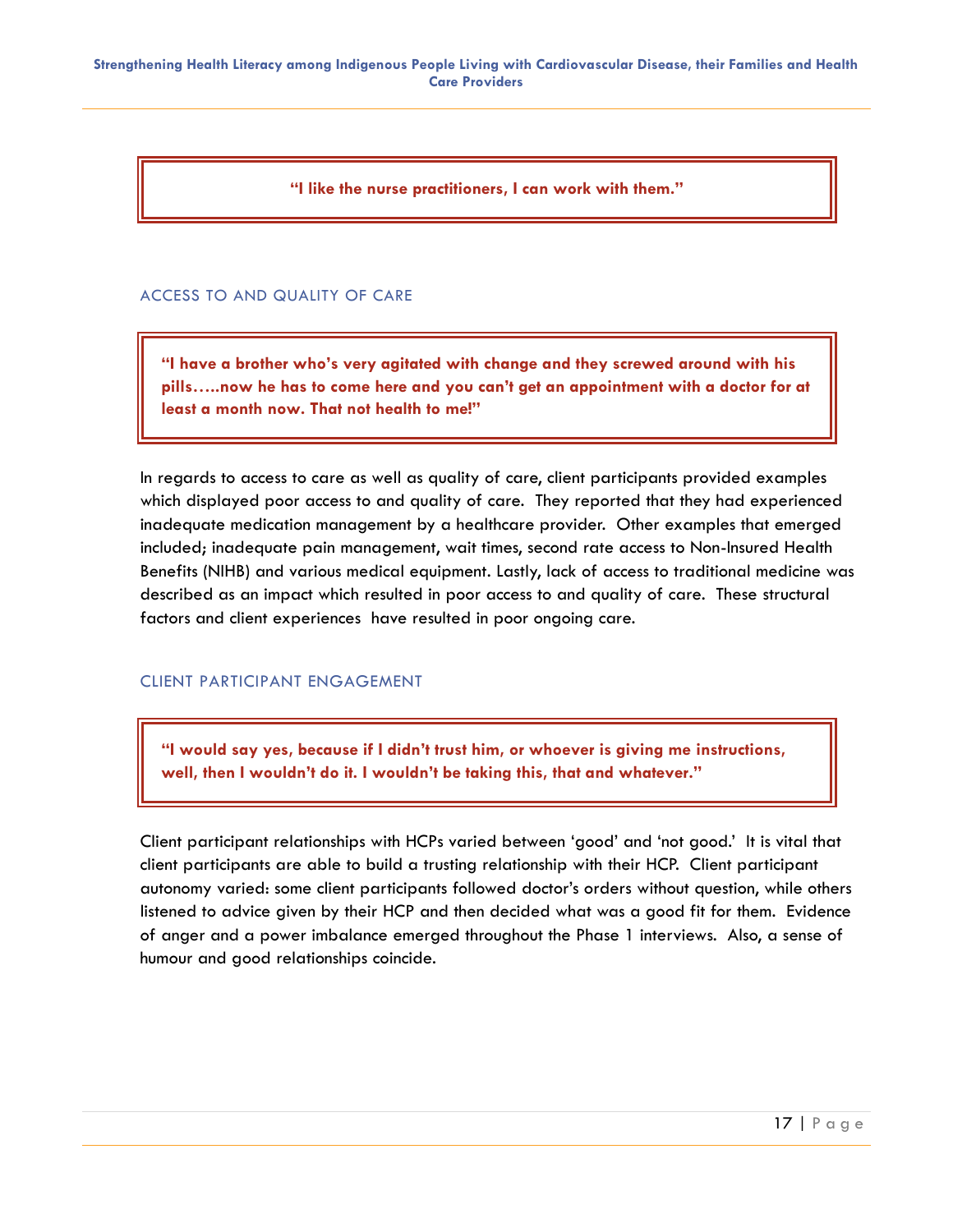#### SELF-CARE AND EMPOWERMENT

Client participants are making efforts to adapt and learn about their chronic disease. They undertake various activities to manage their own care. They also draw on traditional teachings and support when self- managing their healthcare. They use their personal beliefs and values to empower themselves and they draw on Indigenous traditional knowledge where they experience problems.

Client participants are able to describe one or more causal factors for their heart disease or other chronic illness.

*"***I think lack of exercise and I think that its part of my family history. I haven't smoked in 14 years, and yes there was stress and there were money problems, so its all combined."**

#### <span id="page-17-0"></span>COMMUNICATION WITH HEALTH CARE PROVIDERS

Client participants reported a range of both positive and negative experiences related to their overall communication with HCPs.

Positive experiences included:

- Adequate explanation about their medication
- Easily accessible information about their medication
- Use of drawings, technology to explain their medication
- Client satisfaction with the exchange of information
- Written materials as an aid

Negative experiences included:

- Inadequate explanations
- Physician who only prescribes medications
- Lab tests
- Lack of understanding about medications
- Purposefully indirect by HCP
- <span id="page-17-1"></span>HCPs supportive but not knowledgeable about Traditional Medicines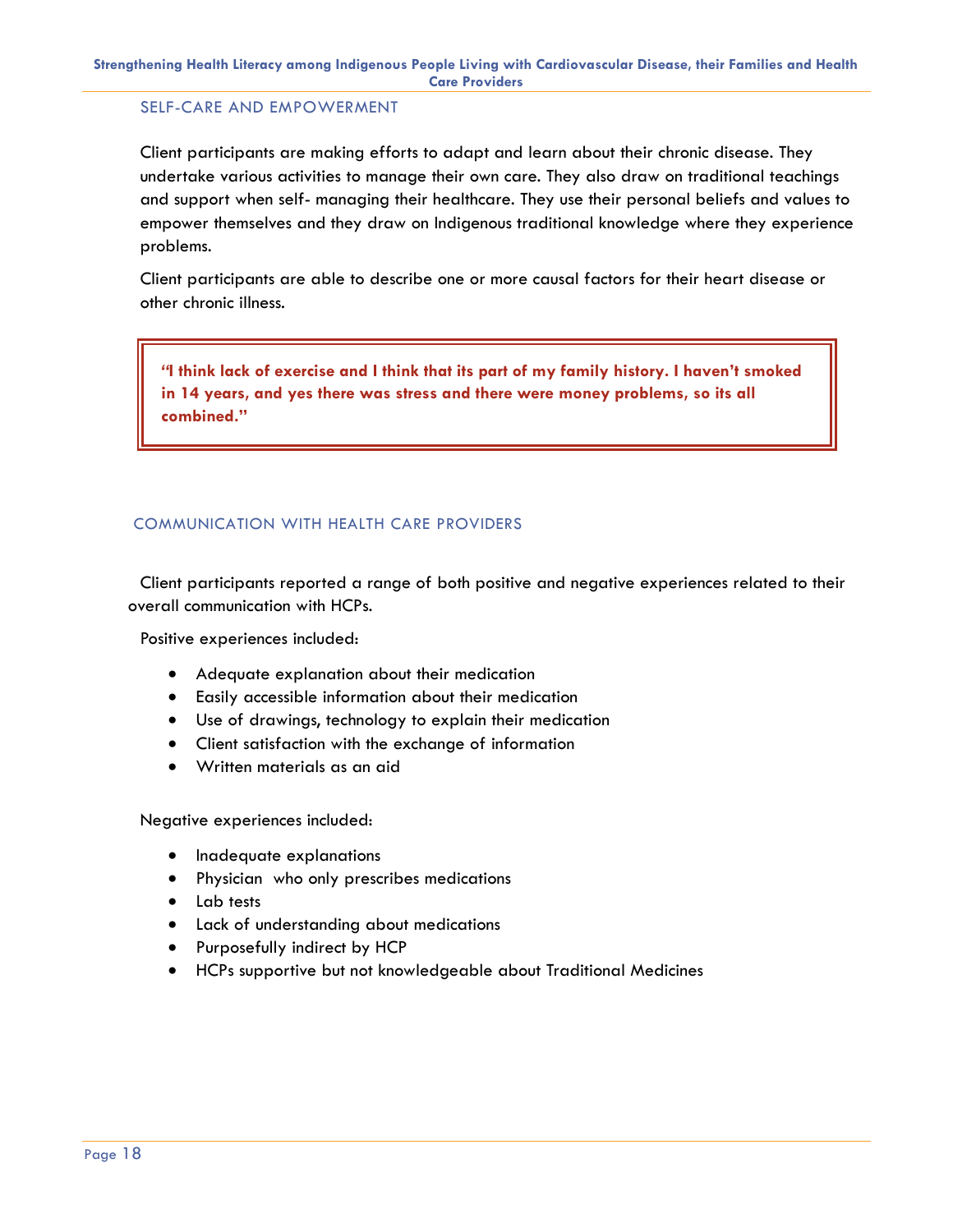**PERSONAL AGENCY AND RESPONSIBILITY FOR HEALTH**

**"I've always believed that I'm in charge of… A person's in charge of their own destiny. I always believed that."**

An important factor that may positively influence both the uptake of health information by Indigenous people and their ability to change or self-manage health related behavior is the linkage between personal agency and improved health and well-being. (Tang & Anderson 1999:83) When an individual has a perception of control or agency, they tend to have higher levels of wellbeing. (Dressler et al. 2007; Nicassio et al. 1999; Nicassio et al. 1985; Taylor and Brown 1994 in Hay 2010:260) When people believe that they can accomplish something or have 'agentic capability', they become motivated and take action. This is known as self-efficacy.

Indigenous peoples' agentic capability is also tied to their Indigenous worldviews. Youngblood – Henderson, an esteemed Indigenous scholar states that "Aboriginal understandings, languages, teachings and practices developed through direct interaction with the forces of the natural order or ecology." Aboriginal people "can understand anything if they are conscious of their relationships to other life forms and the relationship of these life forms to everything else." (2000:260) Indigenous peoples' motivation to act is also intertwined with their collective selfdetermining aspirations to manage and achieve good health.

Client participants were able to identify actions and strategies they are taking regarding selfmanagement of their health.

<span id="page-18-0"></span>**"I do the tests even though if I don't want to do, the MRIs and the ultrasounds and echograms."**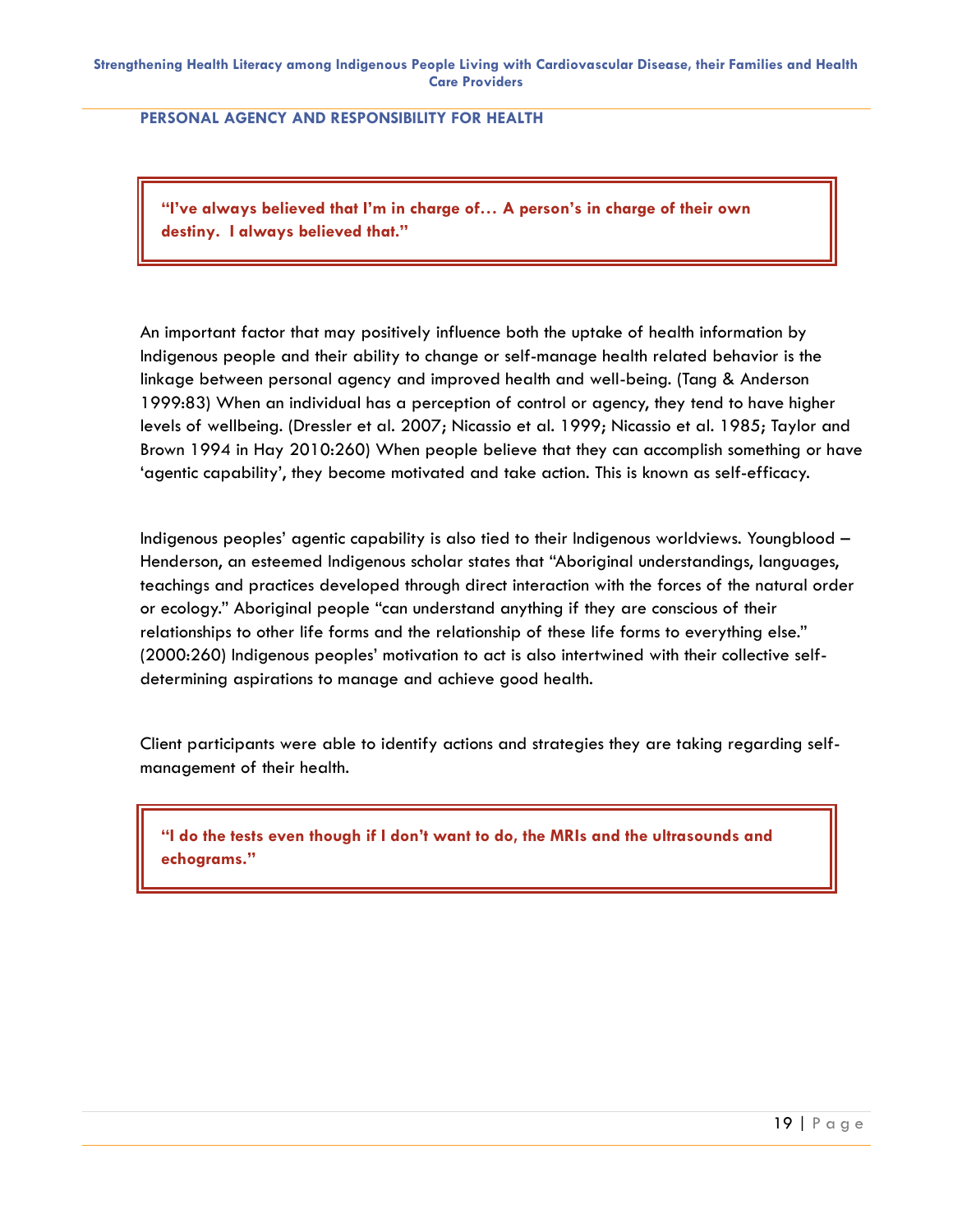#### CLIENT PARTICIPANT MANAGEMENT OF MEDICATIONS

Client participants generally rely on pharmacy support to learn about their medications rather than their HCPs. They also learn more information from friends and family members. Even so, many client participants are not entirely familiar with their medications. They also have difficulty remembering to take their medications although some utilize artifacts such as dosettes and blister packs. A few client participants reported using traditional medicines; along with their mainstream medications. They sometimes have difficulty reading prescription bottles or understanding pharmacological/generic drug names.

Some client participants will ask their HCP questions regarding their medication but others do hold back or rely on peers. Others rely solely on their pharmacist for information.Client participants also rely on written information received from the pharmacy although they do not always find it easy to read. They will also discuss this information with the pharmacist. They also utilize information from other sources, such as workshops or information placed on bulletin boards.

#### <span id="page-19-0"></span>**STAFF PARTICIPANT INTERVIEWS**

A total of six staff participants were interviewed across both sites. These included nurse practitioners, a foot care nurse, a dietician, and a physician. Staff participants demonstrated a vivid conceptual awareness surrounding health literacy. In addition, they identified pertinent health literacy issues for Indigenous clients.. They also expressed a basic understanding of how health literacy is defined.

#### **IDENTIFICATION OF CHALLENGES & BARRIERS FOR CLIENT PARTICIPANTS**

<span id="page-19-1"></span>A vital staff participant key theme which emerged during Phase-1 was the identification of challenges and barriers for clients with respect to their CVD management; including knowledge of CVD medications. Staff identified client participant literacy issues including gaps in understanding basic information related to their chronic disease as well as their medications. Staff participants were also aware of stigma issues for clients. (For example: they were sensitive to the potential of embarrassing clients. In addition, some staff observed fatalistic attitudes surrounding chronic disease. Staff participants expressed that they often experienced frustration when faced with HL - related needs of the Aboriginal population. Moreover, staff participants have identified barriers to HL that are related to social determinants of health. Lastly, staff participants identified structural barriers that include lack of adequate resources to ensure adequate staff coverage.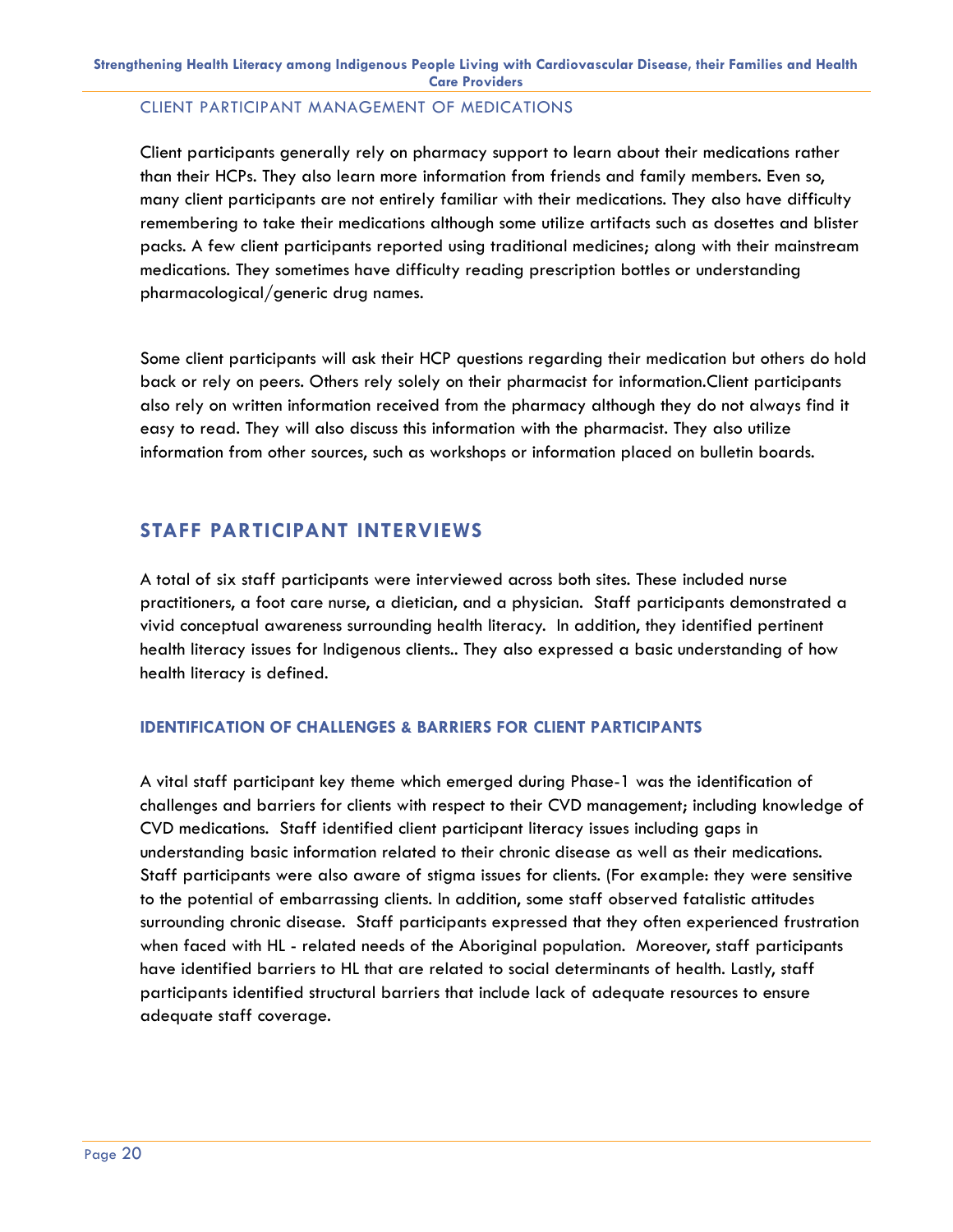#### STRATEGIES USED OR RECOMMENDED

Multiple strategies were used or recommended by staff participants to address HL issues with the client population. It was evident that staff participants engaged and built rapport with clients; as engagement with clients requires the development of a relationship and trust. As such, some staff participants utilized an empowerment approach.

Staff participants had limited time to actively engage in more formal assessments of the HL needs of their clients. However, some staff participants made time to address HL issues and some are using a multi-disciplinary approach.

Improvement is clinician dependant, but there is also a need to gear patience towards the patient's HL level. Staff is not formally assessing client HL levels; however, some staff do follow up with clients who they perceive do not fully understand the health information they are provided with. Some staff participants believe that HL barriers and issues can be addressed on site. Moreover, these staff participants are interested in using innovative ways to address HL but also had worries surrounding legalities and intrusiveness.

Conclusively, the staff participants at both sites displayed vast knowledge surrounding HL which was vivid throughout Phase 1. During the staff participant literacy awareness assessments, staff participants outlined recommendations that they feel are vital to the success and implementation of HL awareness at both sites. Firstly, staff participants were provided with written materials, such as pamphlets and posters, regarding chronic disease. Secondly, staff participants are recommending or utilizing web-based technology (web links and virtual tools, telehealth, videoconferencing, web portal for clients) for medications. Lastly, the staff participants at both sites made many vital recommendations. Of these, recommendations include:

- o A multi-disciplinary, culturally relevant HL approach (including peer support) is required
- o There is a need for staff expertise and sensitivity to stigma
- o There is a need to address education and social policy gaps
- o There is a need for organizational support and resources
- o More family involvement is needed but s their level of understanding also needs to be assessed.
- o The use of dosettes is helpful
- $\circ$  It is important to ask clients to repeat instructions back to the HCP
- o Use of televised information in health centre lobby would be helpful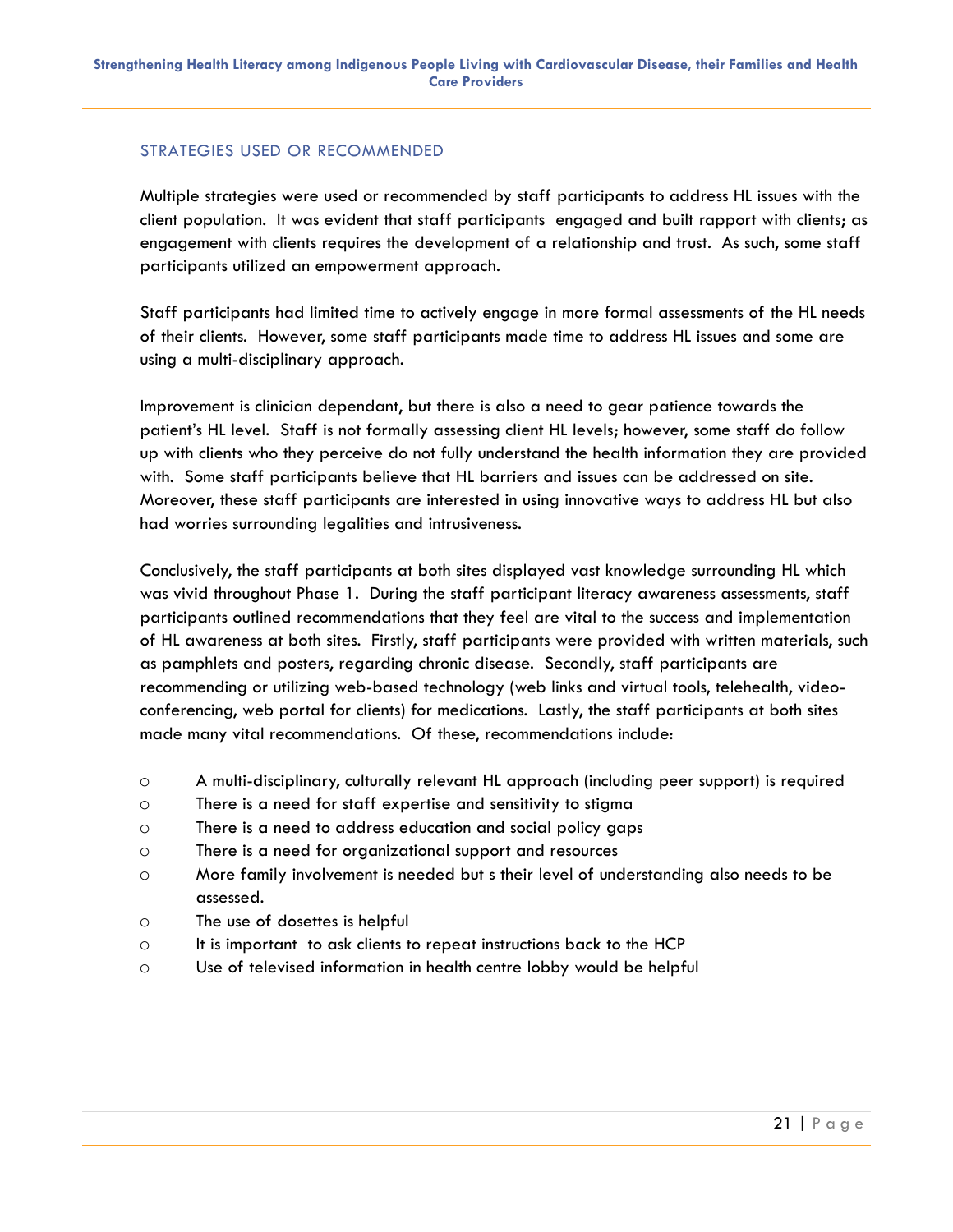### <span id="page-21-0"></span>ENVIRONMENTAL HEALTH LITERACY ASSESSMENT

It was found that, in general, the written information provided for client participants in both clinics was not too complicated or overabundant so as to be overwhelming. At one of the health centres, the information found on the walls of the treatment rooms could be overwhelming for client participants because of the high literacy level it was written in. These specific documents were reference materials for healthcare providers but were in plain sight of all clients. Signage for clients was easy to understand. Staff members were readily available to answer any questions fielded from clients.

### <span id="page-21-1"></span>INTERVENTION DEVELOPMENT

Phase 1 of the project included the planning and development of the HL intervention and associated resources. This work was undertaken in collaboration with both the New Zealand and Australian research teams.

The HL intervention consists of general knowledge about medicine use, specific information about the major classes of CVD medications (anti-platelets agents, Beta-blockers, ACE inhibitors, HMG Co-A reductase inhibitors [statins] and warfarin), and communication skills for ensuring client participants receive treatment according to established guidelines. We are also considering developing information for hypoglycemic medications as we anticipate that a significant number of client participants will have diabetes. Medication class - specific information will only be given to client participants who are taking a medicine in that class. (I.e. using a client/patient centered approach). The HL intervention will include information about taking medications, reading labels, understanding instructions, how medications work, common side effects, dangerous side effects, and targets for control of blood pressure (BP), lipids, and glucose. Specific resources are being developed for diabetic and non-diabetic client participants as control targets differ for these two groups.

Key informant interviews with both client and staff participants in Phase 1 provided information for the content and associated resources for the HL intervention. It is expected that the HL intervention and assessment tool (including the resources used and the method of delivery) will be suitable for use with people with health literacy needs. For example, plain language, icons, and pictures will be used. The HL intervention and associated resources will be piloted and modifications made if indicated in Phase 2.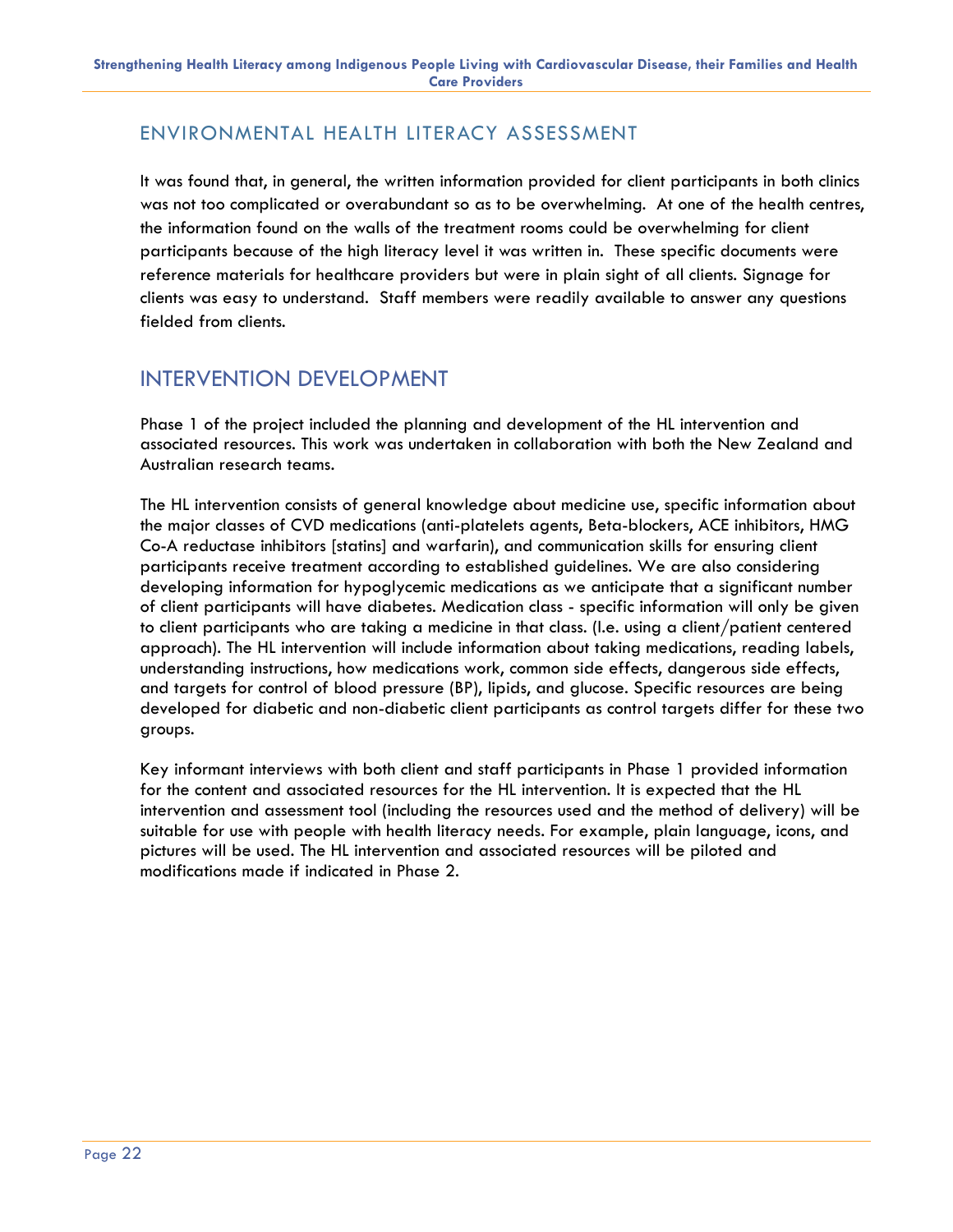### <span id="page-22-0"></span>NEXT STEPS – PHASE 2: IMPLEMENTING THE HEALTH LITERACY INTERVENTION

During Phase 2 we will provide client participants with a customized and focussed health education program. This will consist of a community health nurse trained in adult Indigenous health literacy by a specialist in the field providing three teaching sessions to client participants regarding their cardiovascular medications. We will rigorously assess the impacts of the intervention on client's medication knowledge and HL practices by pre-post education session assessment.

Training of the community health nurse delivering the HL intervention will cover: a review of CVD and CVD management; health literacy; working with people with HL needs; and the HL intervention and assessment tool. We will adopt a competency-based approach to ensure that the HCPs will be able to deliver the HL intervention and assessments.

### <span id="page-22-1"></span>CONCLUSION AND RECOMMENDATIONS

The focus of this first phase of the project was to develop the HL intervention and assessment tools and collect the baseline information required for the case studies at the HL intervention sites. The goals of Phase 1 included:

- 1. Collect client participant information to inform the development of the HL intervention
- 2. Collect baseline information for case studies
- 3. Develop the HL intervention including assessment tools
- 4. Finalize design information required for the trial
- 5. Develop training packages for staff that will be delivering the HL intervention

The study succeeded in these objectives and based on the findings reported above, De Dwa Da Dehs Ney>s-Aboriginal Health Access Centre (AHAC) has the following policy recommendations:

#### <span id="page-22-2"></span>**IMPORTANCE OF COMMUNICATION WITH HEALTH CARE PROVIDERS**

Client participants reported a range of both positive and negative experiences related to their overall communication with HCPs. The AHAC recognizes the importance of enhancing the communication skill sets of its HCPs in order to increase better service outcomes and to decrease negative experiences. The AHAC therefore recommends:

1. That all health care providers (both Aboriginal and non-Aboriginal) employed at AHAC have greater access to traditional knowledge keepers, Elders, and teachings in order to increase their knowledge about traditional knowledge as it relates to medications, treatment of cardiovascular disease and other health issues. This would include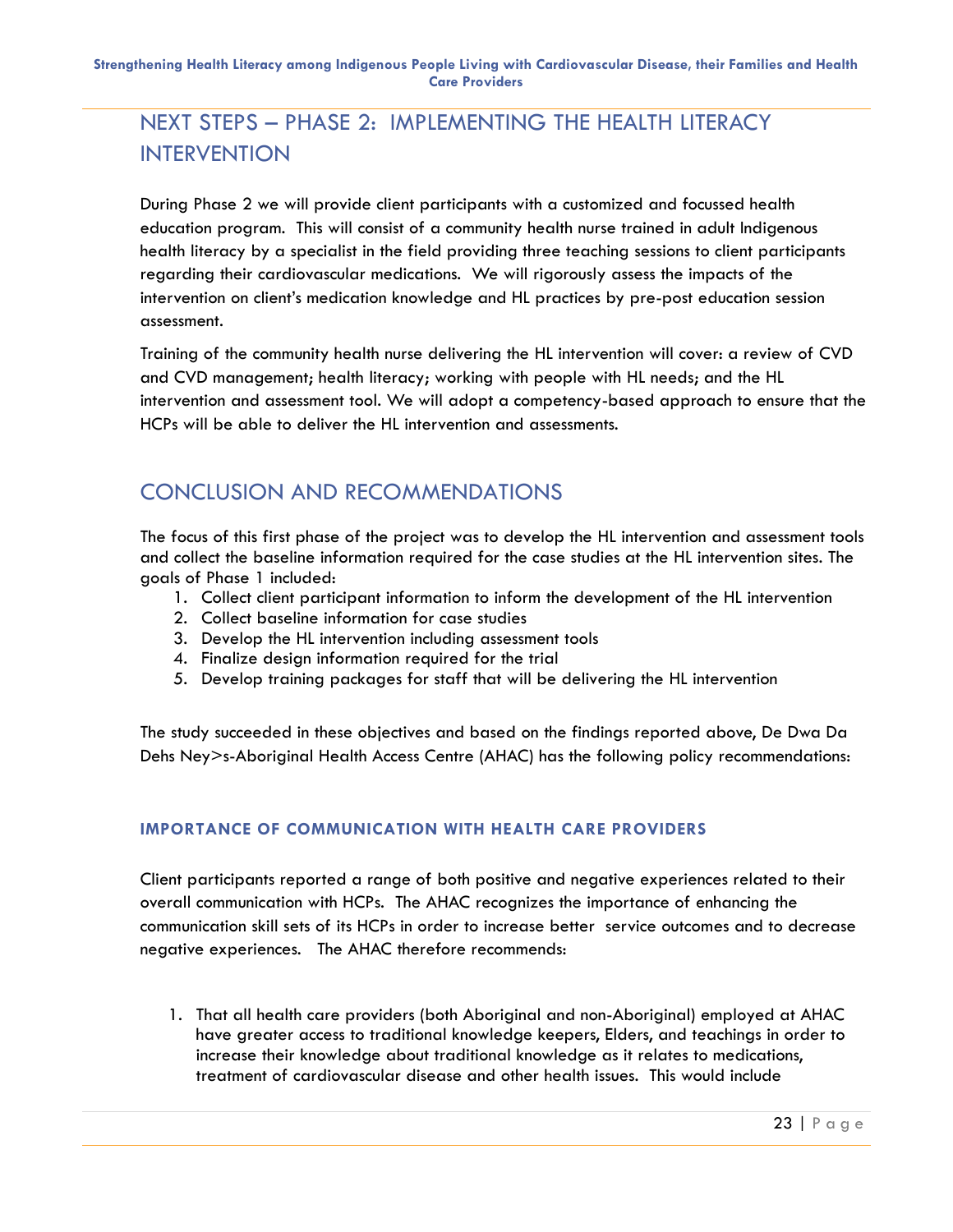developing an organizational policy that specifically speaks to increasing access of health care providers to traditional knowledge teachings.

#### <span id="page-23-0"></span>**CLIENT PARTICIPANT MANAGEMENT OF MEDICATIONS**

Client participants indicated they relied heavily on their pharmacist to supply them with information about their medications. The AHAC would like to better support this relationship and recommends:

- 2. That the Canadian Pharmacists Association (CPhA) raises the profile of Aboriginal issues within its organization and membership.
- 3. That the Canadian Pharmacists Association work in partnership with universities, accrediting institutions, and Aboriginal health service providers to develop and implement Aboriginal curriculum and content to better prepare pharmaceutical students on Aboriginal issues, ensuring and supporting adequate resourcing and evaluation.
- 4. That the Canadian Pharmacists Association implements a pharmacy prescription hotline so patients could call to get information about their medications.
- 5. That the Canadian Pharmacists Association develop and implement a policy whereby Pharmacists could have patients' medications provided in a dosette after 3 or more prescriptions have been written. (this may lessen the patient's confusion if the pharmacists prepared the dosette)

#### <span id="page-23-1"></span>**INCREASING LITERACY RATES**

The AHAC recognizes that poor educational outcomes among Aboriginal people, that result in low literacy rates, are a major barrier to better health. As discussed earlier in this report, over half of the client participants scored in the level  $2/3$  range on the IALS literacy assessment scale (which ranges from 1 -5) which means that they would struggle with comprehension and advocacy when it comes to health information and instructions. The AHAC therefore recommends:

6. Those municipal, provincial and federal governments commit long term resources and funding allocations for Aboriginal literacy programs.

During Phase 1, preliminary plans were made to develop a more generalized HL training program for the entire health service staff when this study is complete. Our final recommendation is therefore:

<span id="page-23-2"></span>7. That the AHAC and the Well Living House - St. Michael's Hospital research team collaboratively arrange for a staff-wide Indigenous HL training workshop once the study is complete.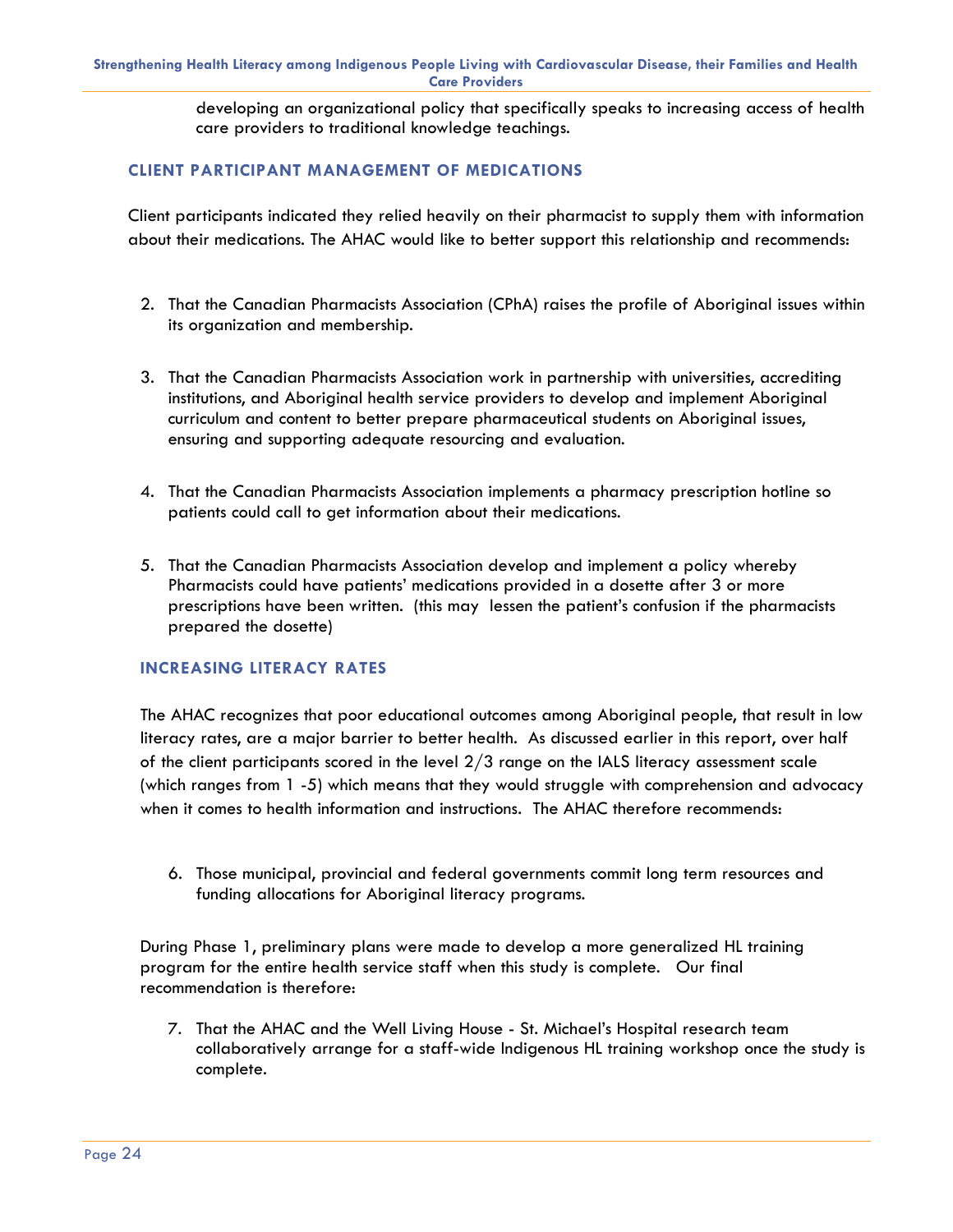### $APPENDIX \sim 1 \sim$  PATIENT INTERVIEW GUIDE

Dr. Janet Smylie, MD MPH FCFP Centre for Research on Inner City Health, St. Michael's Hospital

Study Title: Strengthening health literacy among Indigenous people living with cardiovascular disease, their families, and health care providers

INTERVIEW GUIDE: Patient/Family Member Participants

**Objective**: To explore and increase awareness of cultural and family context

1. Can you share your cultural or family background with us?

**Objective**: To explore and understand the patient's experiences with various healthcare services

- 2. a) Can you talk a little bit about your health care experience?
- b) Have you needed to be in a doctor's care a lot in your life?
- c) How would you describe this experience? (prompt if needed: good or bad)

**Objective:** To explore and determine what the patient's cardiovascular (CVD) diagnosis means to them.

3. a) How is your heart health?

b)What do you think caused your heart problems? (ie. Poor diet, lack of exercise, family history, smoking, stress, relationship problems, money problems)

**Objective:** To determine if Aboriginal traditional teachings about health and well-being have contributed to the patient's beliefs about their own health/CVD

4. Do you have your own beliefs about health and well being that you have learned from family, friends or others in your community?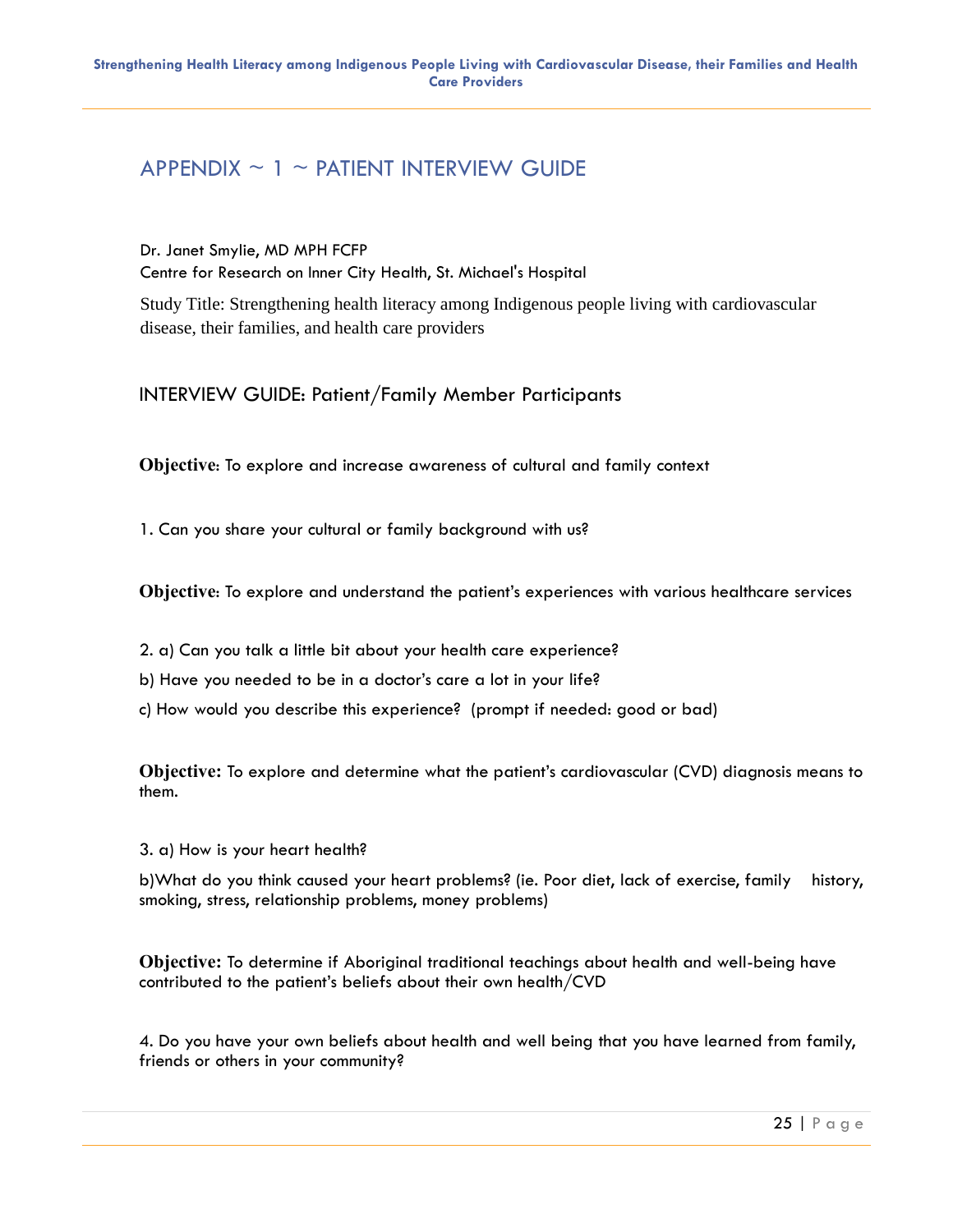**Objective:** To explore the patient's sense of personal agency with respect to their own health/CVD.

5. a) What are some of the ways in which you care for your health?

b) How confident are you in your own ability to improve your health?

very confident – confident – somewhat confident – somewhat not confident - not confident

**Objective:** To explore the healthcare provider-patient relationship

6. a) What is the relationship between you and your care provider like?

b) Do you think that there is a link between this relationship and an improvement of your overall heart health?

c) Do you think that your healthcare provider is able to help improve your health? If so, in what ways?

#### **Objective: To explore the cultural context of the healthcare provider – patient relationship**

7. a) Do you feel that you have special healthcare needs because you are an Aboriginal

person? If yes, can you tell me a little bit about these needs?

b) Do you believe that your healthcare provider understands or takes these needs into account while caring for you?

**Objective: to explore the patient's perception regarding the information they have been given and about other resources available. To assess health literacy regarding current medication use and information about medications**

#### **8. Communication with health professionals**

a) Did your doctor or nurse etc give you easy to understand instructions about how to take your medication? What did they do to make it easy to understand?

b) Did your doctor or nurse etc explain the possible side effects of your medication in a way that was easy to understand? Why did they explain – did you ask them or did they just do it? What did they do to make it easy to understand?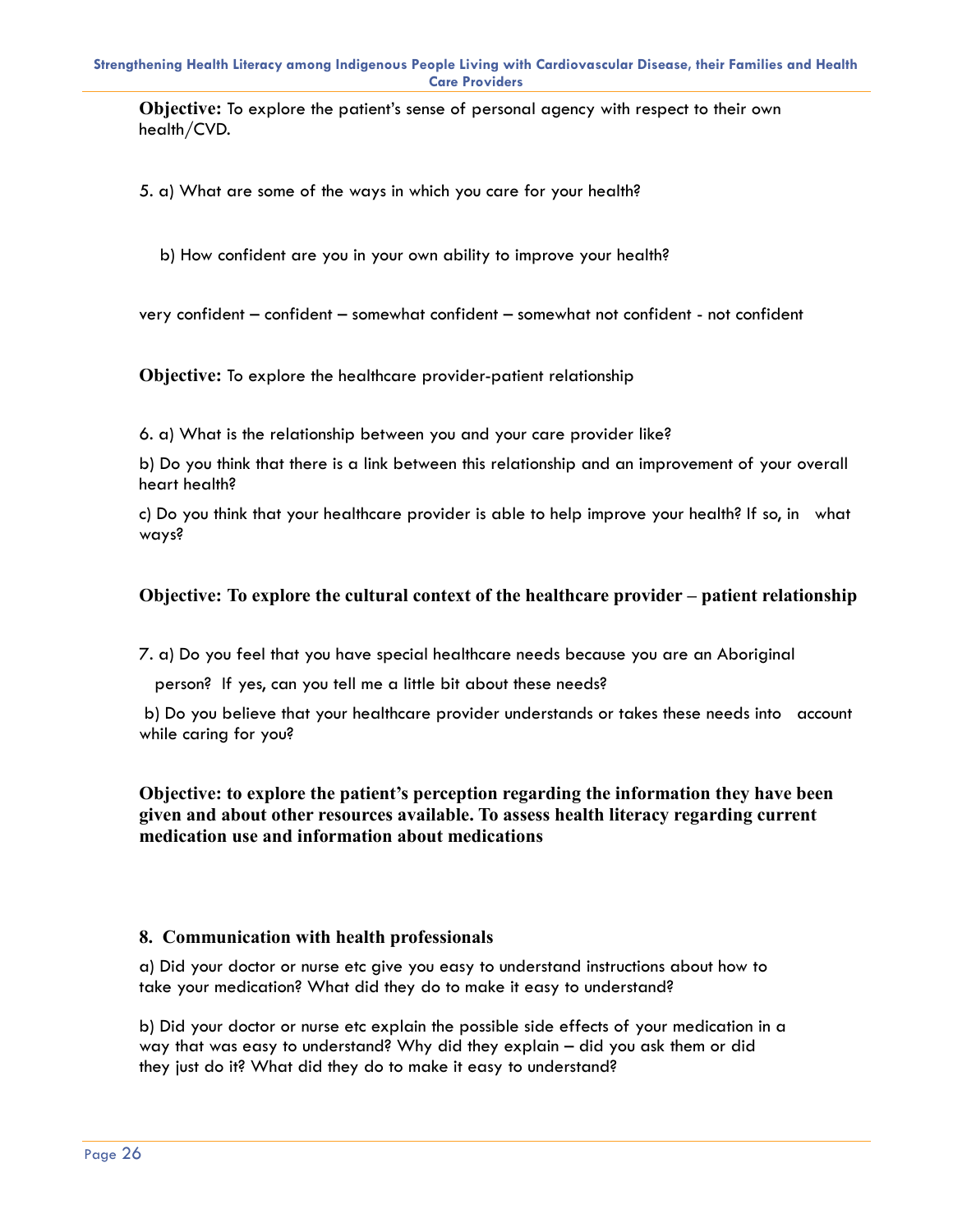c) Did your doctor, nurse etc give you written information or write down information about how to take your medication? What was the information? Why did they write it down? Did you ask them to or did they just do it? Was the written information you were given easy to understand

d) How often did your doctor, nurse etc suggest ways to help you remember to take your medication? What did they suggest? Were those suggestions easy to understand? Why?

e) How often were the results of any tests about your medication easy to understand? What made them easy to understand?

f) How often did your doctor or nurse etc use medical words you did not understand when talking to you about your medication? Did you ever ask them to explain those words? If yes what made you feel it was ok to ask those questions?

g) How often did your doctor or nurse talk too fast when talking with you about your medication? Did you ever ask them to slow down or repeat what they said? If yes what made you feel it was ok to ask those questions?

h) How often did your doctor, nurse etc use pictures or drawings to explain your medication to you? What were the pictures/drawings? Why did they show you pictures? Did you ask them to or did they just do it? Were the pictures or drawings you were given easy to understand?

i) How often did your doctor or nurse answer all your questions about your medications to your satisfaction? What were your questions? Why did you ask them in the first place? Did you make a list of questions before you went to see the doctor or nurse etc or just asked them when you were there?

j) How often did your doctor or nurse etc give you all the information you wanted about your medication? Did you ever ask for more information? Did you ask anyone else later?

k) How often did your doctor or nurse encourage you to talk about your concerns about your medication? Was it because they thought you looked like you didn't understand or you told them you didn't understand? How did they do that? How often did they do that?

l) How often did your doctor or nurse ask you to describe how you were going to take your medication?

m) Sometimes your doctor or nurse etc. might give you instructions that are hard to follow. What do you do when that happens?

n) How often did your doctor or nurse ask you whether you would have any problems doing what you need to do to take your medication? For example do they ask you what you will do if you go on a trip or to a funeral or if you forgot?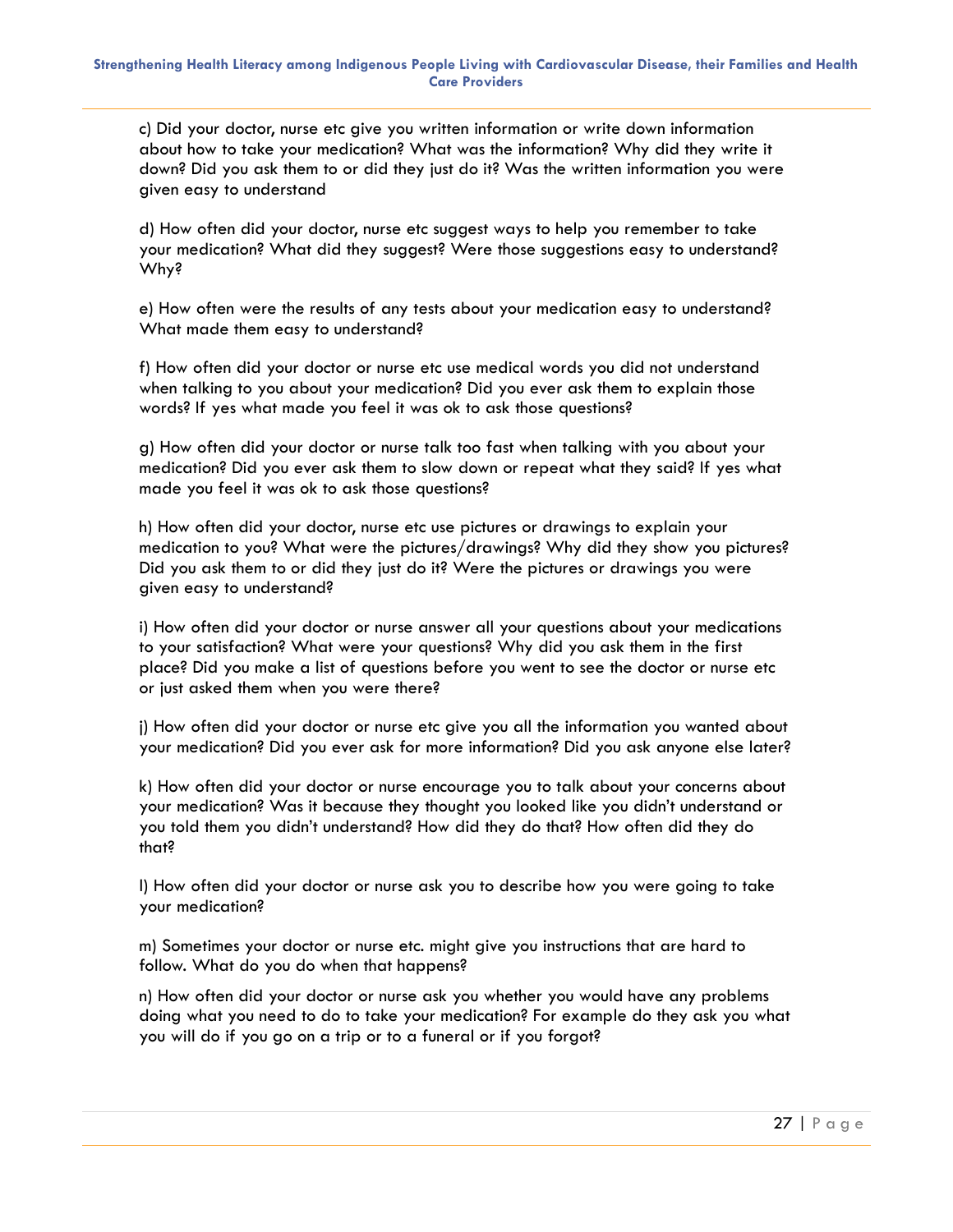o) What does your doctor or nurse do if you are prescribed any new medication or change any medication? How do they explain it?

**Objective: to explore how the patient or family member would like to be given information and to identify examples of resources that they believe would be helpful.** 

- a) What pamphlets, handouts, written or handwritten material has anyone ever given you about your medication? Do you read any of them? If so which ones and why read them and not others? If you don't read them why not?
- b) Do you find it hard to read information about your medication such as labels or instructions? If you do what do you find hard and why?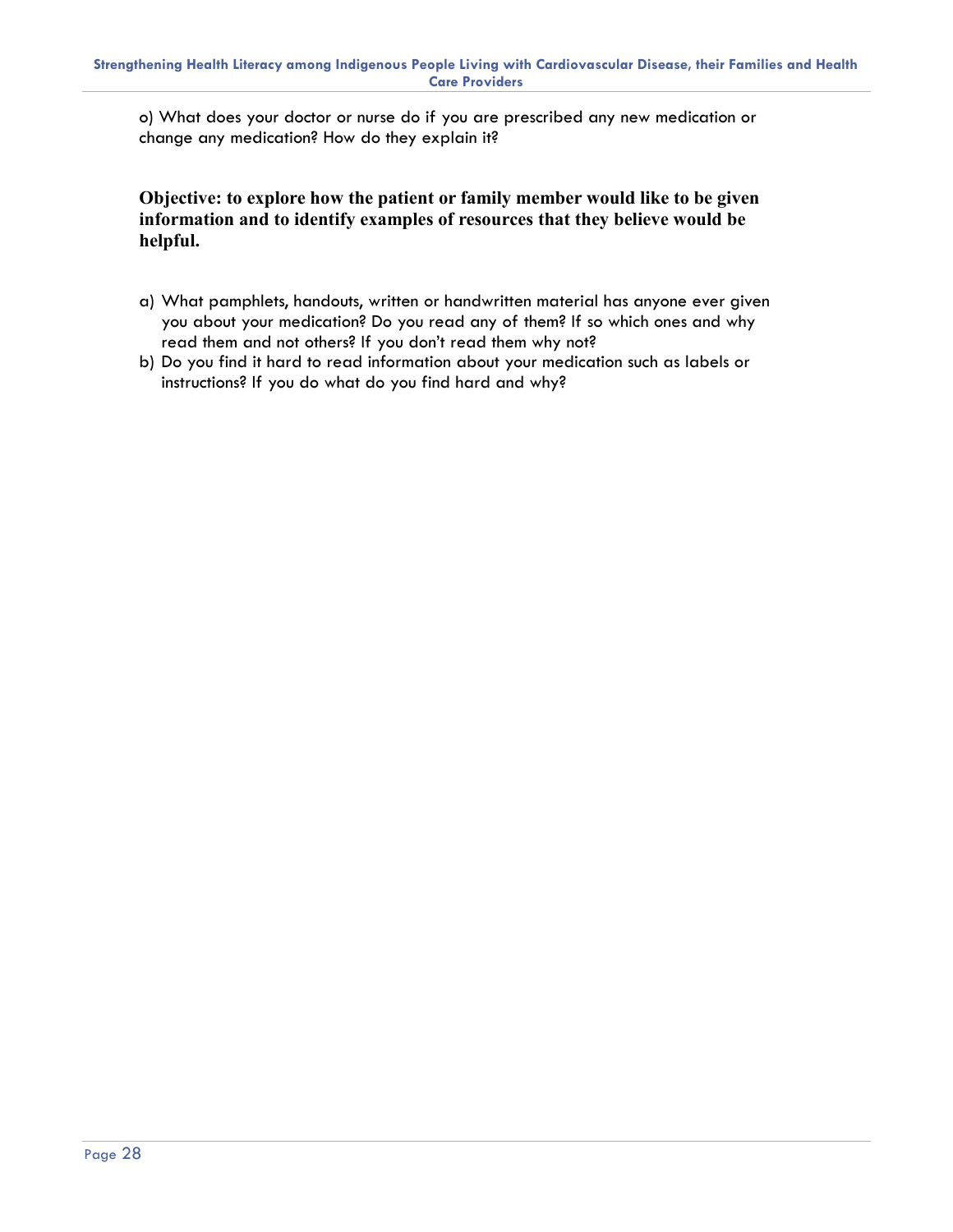### <span id="page-28-0"></span>APPENDIX  $\sim$  2  $\sim$  STAFF INTERVIEW GUIDE

Dr. Janet Smylie, MD MPH FCFP

Centre for Research on Inner City Health, St. Michael's Hospital

**Study Title:** Strengthening health literacy among Indigenous people living with cardiovascular disease, their families, and health care providers

#### INTERVIEW GUIDE: Staff

#### **Objective: to explore staff awareness and understanding of health literacy and health literacy practice**

- 1. Can you talk a little bit about what your understanding of health literacy is?
- 2. What kinds of health literacy issues have you encountered in your work?
- 3. Do you think that the health service is accessible for people with health literacy needs?
- 4. What strategies do you use to address and lessen the impact of health literacy in your practice?
- 5. Are you aware of any other strategies to address and lessen the impact of health literacy barriers on patient/family member health, management of conditions and patient outcomes?
- 6. The environment that a patient is exposed to is also an important consideration with respect to health literacy.( i.e. office information, posters, pharmacy signage) Thinking beyond your own personal communication style in your practice, what are some of the other environmental barriers/challenges that a patient might experience?. Do you have any ideas about how these barriers and challenges could be addressed in your practice?
- 7. What are some of the challenges and opportunities in changing health literacy in the service environment?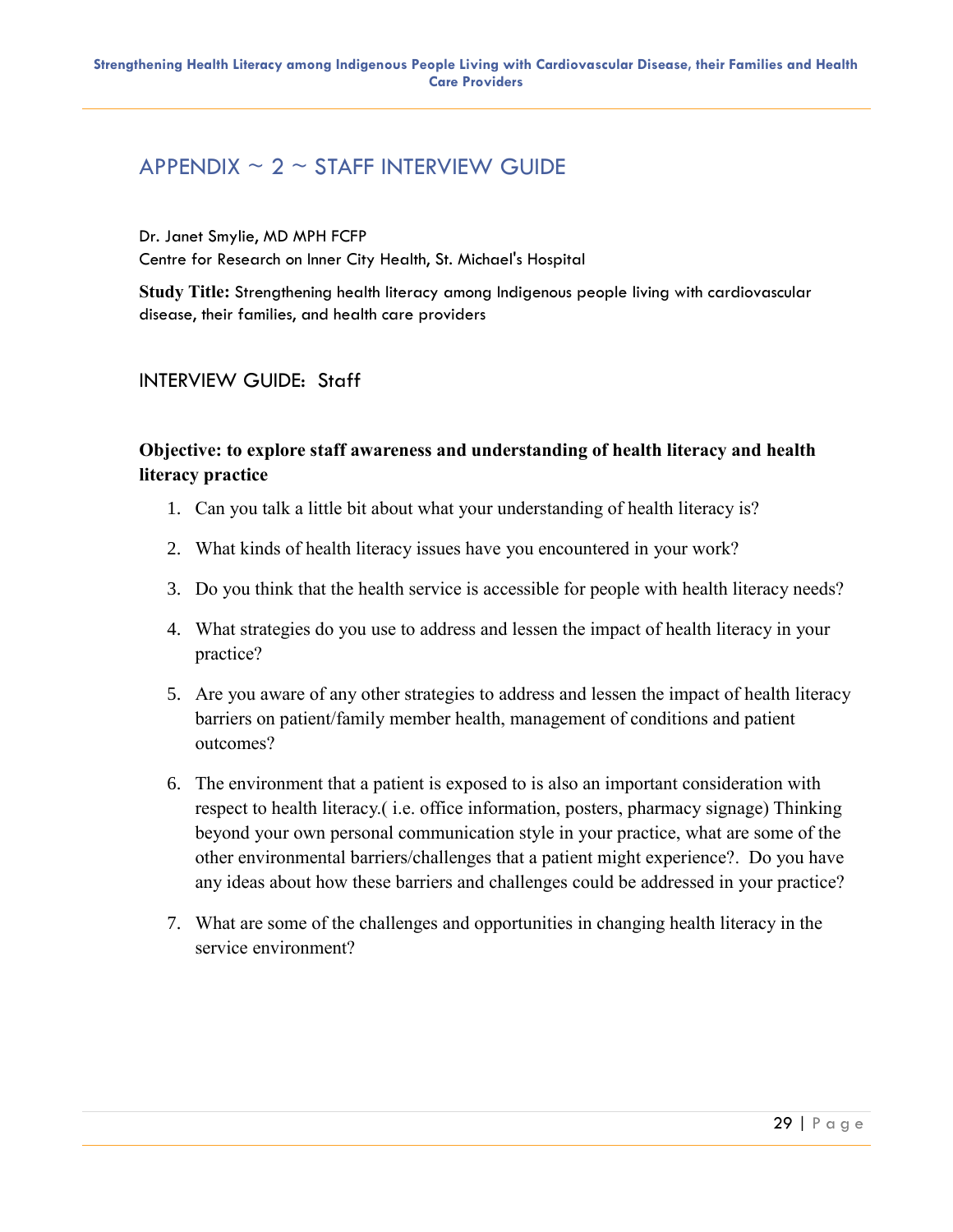#### **Objective: to explore staff awareness and understanding of cultural safety with respect to health service delivery**

- 1. Can you describe your awareness and understanding regarding the concepts of cultural competency and cultural safety theories in health care service delivery for Aboriginal people?
- 2. Have you heard of the terms cultural competency and cultural safety before?
- 3. If so, how would you describe these concepts?
- 4. How do you think these concepts apply to your work in a practical way?

#### **Objective: to measure staff self- assessment of cultural competency with respect to working with Aboriginal populations**

<span id="page-29-0"></span>1. Do you think that your clinical practice is inclusive of cultural safety principles with respect to Aboriginal clients? How is this demonstrated, can you give some examples?